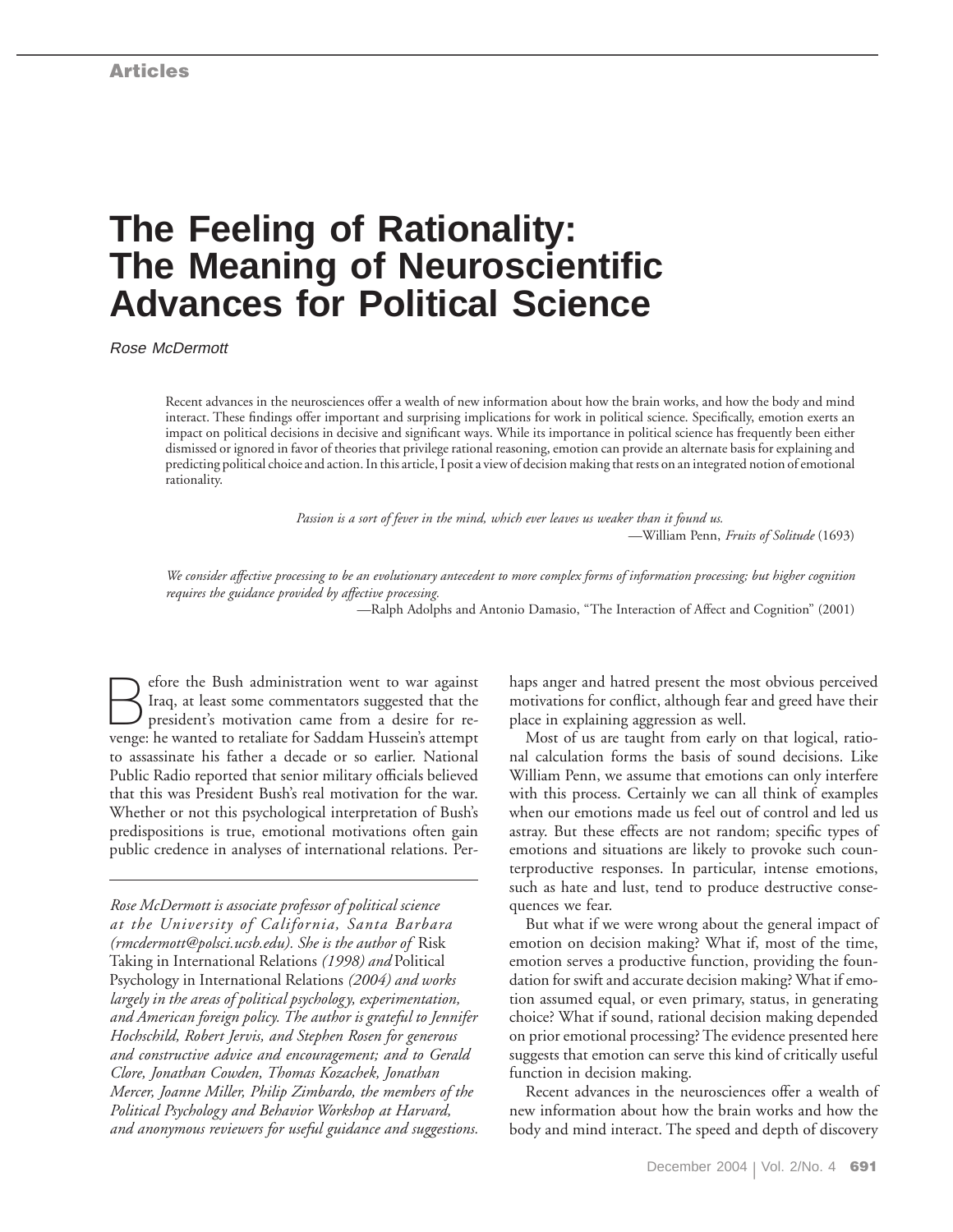in the neurosciences promise the unfolding of the first major theoretical innovation in the social sciences of the twentyfirst century: the new neurological revolution is upon us. These findings offer important and surprising implications for work in political science. Neuroscientific research can help answer a question that should be of central concern to political scientists: Under what conditions do emotions help explain decision making? By addressing this question, we can also consider how emotion-based models might amplify existing models of decision making.

After discussing several important theories of emotion, I outline ten ways in which emotion theory can enhance our understanding of decision making. These are the basis for a new neuroscientifically informed, emotion-privileged framework for the analysis of decision making. This move toward a theory of emotional rationality is a first step in seeking to incorporate recent advances in the cognitive neurosciences into political science theory and practice. Finally, I consider some policy implications of an emotion-based theory of decision making.

## **Definitional Terms**

There is no consensual scholarly definition of emotion. As Joseph LeDoux writes in his introduction to the topic of emotion,

Controversy abounds over the definition of emotion, the number of emotions that exist, whether some emotions are more basic than others, the commonality of certain emotional response patterns across cultures and across species, whether different emotions have different physiological signatures, the extent to which emotional responses contribute to emotional experiences, the role of nature and nurture in emotion, the influence of emotion on cognitive processes, the dependence of emotion on cognition, the importance of conscience versus unconscious processes in emotion, and on and on.<sup>1</sup>

LeDoux concludes by calling for a more brain-based, neurological understanding of emotion. For my purposes, I will rely on Gerald Clore and Andrew Ortony's definition: "emotion is one of a large set of differentiated biologically based complex conditions that are about something. Emotions in humans are normally characterized by the presence of four major components: a cognitive component, a motivationalbehavioral component, a somatic component, and a subjective-experiential component."<sup>2</sup> Emotion thus encompasses thoughts, motivations, bodily sensations, and an internal sense of experience. However, this definition requires further refinement in order to differentiate emotion from *affect, mood,* and *feeling,* which, though often used synonymously, refer to different phenomena.

Affect refers to the way people represent the value of things as good or bad; it can include preferences as well as emotions and moods. Moods are amorphous states—like emotions, but without specific objects or referents. Finally, feelings are the actual experience of value. Clore argues that feelings represent feedback from internal states that provide

Whether emotions are conscious or unconscious has not been settled, though the question has been present in psychology since its origins, when William James posed his famous question about running from the bear out of fear, or experiencing fear as a result of running from the bear.<sup>4</sup> Another issue in the ongoing discussion about emotion has to do with the extent to which emotion is a cognitive process. In his original conception of the trilogy of mind, Ernest Hilgard asserted that the mind is made up of cognition, emotion, and motivational processes—therefore supposing that emotion and cognition represent fundamentally different processes.<sup>5</sup> Robert Zajonc initiated the reemergence of the debate over the place of emotion in cognition, calling for a reincorporation of affect into psychology and arguing that cognition and affect were at least partly independent systems and that the latter could precede the former under at least some conditions.<sup>6</sup> Recent evidence by Clore and colleagues suggests that these structures may be more intertwined than previously realized, with the brain nonetheless privileging emotional centers of information processing.<sup>7</sup> In some ways, how much cognition is in emotion remains a definitional chicken-and-egg problem:

The issue of whether emotional processing is dependent on prior cognitive processing is reduced to a question of how we define cognition. If cognition is defined broadly to include sensory information processing . . . then emotional processing . . . is highly dependent on cognitive processing. If cognitive processing is defined narrowly to include only the higher mental functions . . . then emotion is not necessarily dependent on prior cognitive processing.<sup>8</sup>

In short, while some argue that emotion is cognition because it involves appraisal,<sup>9</sup> Zajonc and others argue that this is not so because cognitive processing represents only one type of information processing.10 Many of our biological processes (heartbeat, immune system, et cetera) are regulated by unconscious information-processing systems; just because a function requires information processing, like emotion, it need not be cognitive in nature. More recent research strives to integrate theories of cognition and emotion. This matters for political scientists because our analytical perspectives should reflect the fact that emotion is as essential as reason to the decision-making process; one cannot exist without the other.

As noted above, emotion has a physiological foundation. Stimuli from the external world induce physiological changes within the human body. For instance, a fearful situation may provoke production of adrenalin, which induces the classic fight-or-flight response—at least in men.<sup>11</sup> The physiological basis of emotion helps explain several aspects of the interconnecting nature of emotion and cognition in decision making. The limbic system, which humans share with other mammals, is hardwired to subserve emotion to maximize chances for survival. This part of the brain regulates basic biological mechanisms like body temperature,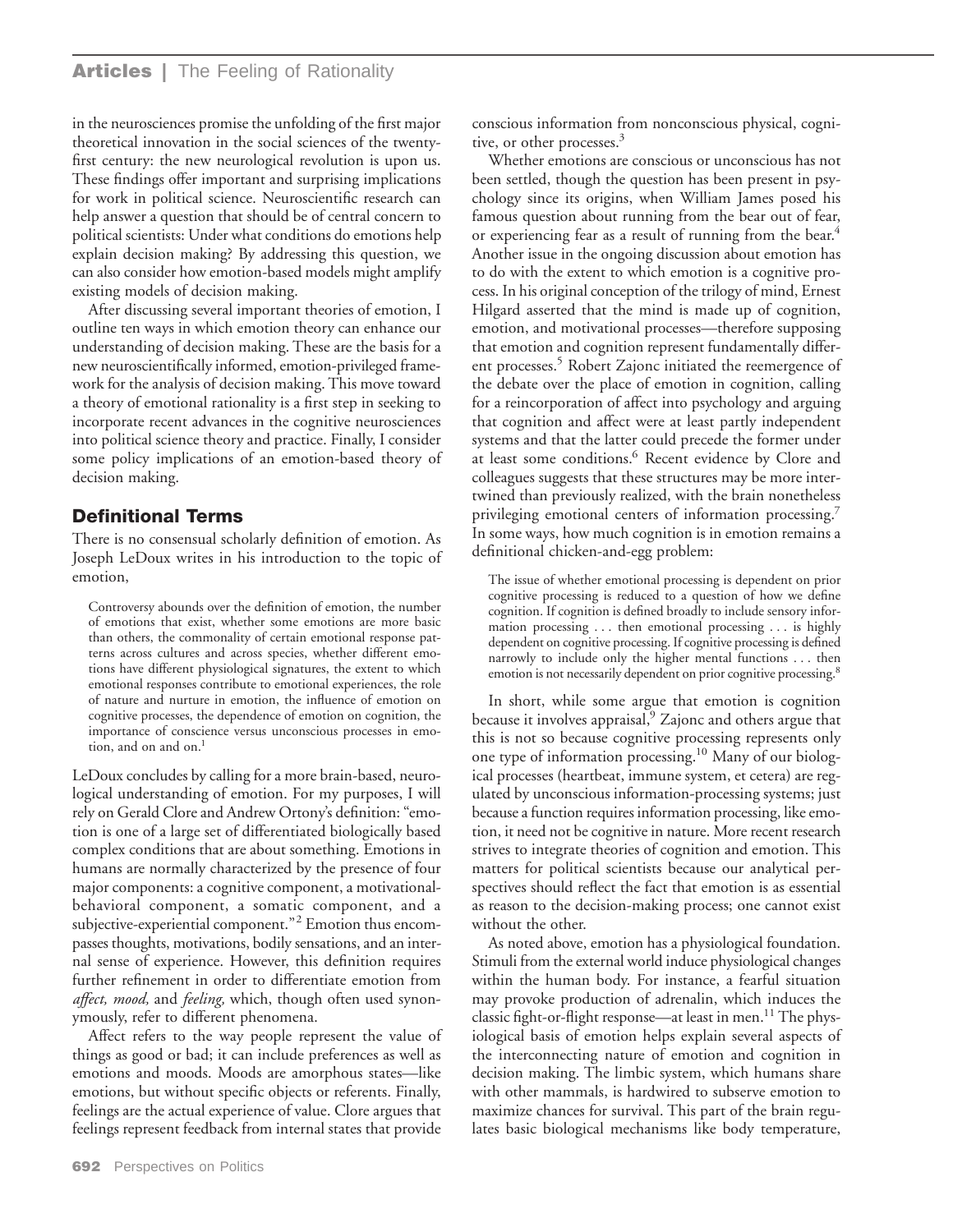hunger, thirst, sleep, sexual drive, and so on. This area is where the primary emotional centers are located and includes the thalamus, which receives incoming information from the outside world through the sensory organs, and the amygdala. The amygdala comes in two parts, one on each side of the brain, and is about the size of a walnut. Recent research increasingly suggests that the amygdala serves as the lodestone for emotion, especially fear, and as a filter for memory. Overall, the limbic system allows for processing of information, even before or instead of passing it along to the cortex, the neural basis for higher-level social and cognitive functioning. The more advanced part of the brain, located mostly in the prefrontal cortex, develops from birth in interaction with the environment and grows largely in reaction to learning from the outside world. That is why people differ from culture to culture, but they share certain basic human processes. For example, all people use language to communicate, but they do not all use the same language.

The brain's primary purpose is to ensure the organism's survival. Information coming from the external world is first processed through the limbic system, which decides whether the information indicates a challenge to survival. The amygdala has a long neural connection to the thalamus and constantly scans incoming information for signs of an emotional emergency. If there is none, the amygdala recognizes that there is time for more advanced processing through the prefrontal cortex, which is responsible for more abstract, rational thought. But if the brain decides that the information indicates a threat, it shuts down the higher mental processes through the release of catecholamine neurotransmitters, which also turn on the action of the emotional brain to react quickly and efficiently to threats. This processing hierarchy evolved to help humans survive fight-orflight kinds of challenges. (You need to hit the brake in your car to avoid hitting the child in front of you before you think about who the child is, what you need to do to stop the car, and so on.)

Thus the brain's structural makeup requires that emotional information exert an influence before, and sometimes instead of, higher-level cognitive functioning. This means that rationality, as we understand it, often requires emotional processing first. At least it requires that emotional processing takes place as an integral part of rational cognitive processing. This finding alone begins to undermine theories of rationality that presume that emotion is either not involved in decision making or exists in opposition to the highest-quality decision making. Political scientists, in particular, have generally assumed, contrary to science, that rational processing takes place independently of emotional processing and that the latter only interferes with the proper functioning of the former.

To be clear, my argument is not simply that emotion helps form preferences—although it does—and then rational logic takes over. Rather, I suggest that emotion is part of rationality itself, and that the two are intimately intertwined and interconnected processes, psychologically and neurologically. From this perspective, emotion remains endogenous to rationality itself.

# **Theories of Emotion**

Various modern theories have arisen to explain the nature of emotion. Five deserve mention here because of their implications for emotion-based decision making.

First, Robert Zajonc has argued that people can have strong preferences without any prior or simultaneous cognitive inferences.12 Using subliminal cues, Zajonc showed that people like things due to mere exposure effects. He flashed some unfamiliar objects very quickly across a screen, much faster than a subject could consciously see or recognize. In subsequent judgments, the subjects later claimed to prefer those objects that had been subliminally displayed over other objects which had not.

Second, Barbara Mellers and colleagues argue, in a decision-affect theory, that emotional reactions are not simply the result of the utility and probability of the outcome, as rational theories might suggest.<sup>13</sup> Rather, unexpected outcomes also exert an impact on emotional reaction; surprises can feel more pleasant (if positive) or more painful (if negative) than expected outcomes. To take another example, even good outcomes seem less pleasant if an unrealized outcome seems better; a \$1,000 raise can enrage a person who had been promised a much larger salary increase. Risk propensity can be understood to result from an attempt to maximize expected emotional reactions.<sup>14</sup> Decision-affect theory thus combines the notions of utilities, expectations, and counterfactuals into a theory of emotional reaction.

Antonio Damasio and his colleagues have conducted some of most sophisticated recent neuroscientific work in this area, and their data have led to another theoretical orientation. They have accumulated one of the most comprehensive inventories in the world of patients with particular kinds of brain damage. Evidence from these patients enables Damasio to argue convincingly for the primacy of emotion in decision making.<sup>15</sup>

Consider "Elliot," a patient who sought diagnosis in an effort to obtain disability benefits.<sup>16</sup> He was an obviously intelligent man who was no longer able to hold a job or keep his marriage together in the wake of surgery for a brain tumor, although he did not score outside normal limits on any standard neurological or intelligence tests. Ostensibly the surgery had worked. Yet Damasio characterizes Elliot as a modern-day Phineas Gage—the famous railway worker who had a tamping iron propelled through his skull by an explosion and lived through the accident only to regress subsequently in all aspects of his personal and social life. Elliot had been a happily married man with two young children and a good job at the time that his tumor was discovered and surgically removed. Despite no clear neurological damage after surgery, Elliot's marriage subsequently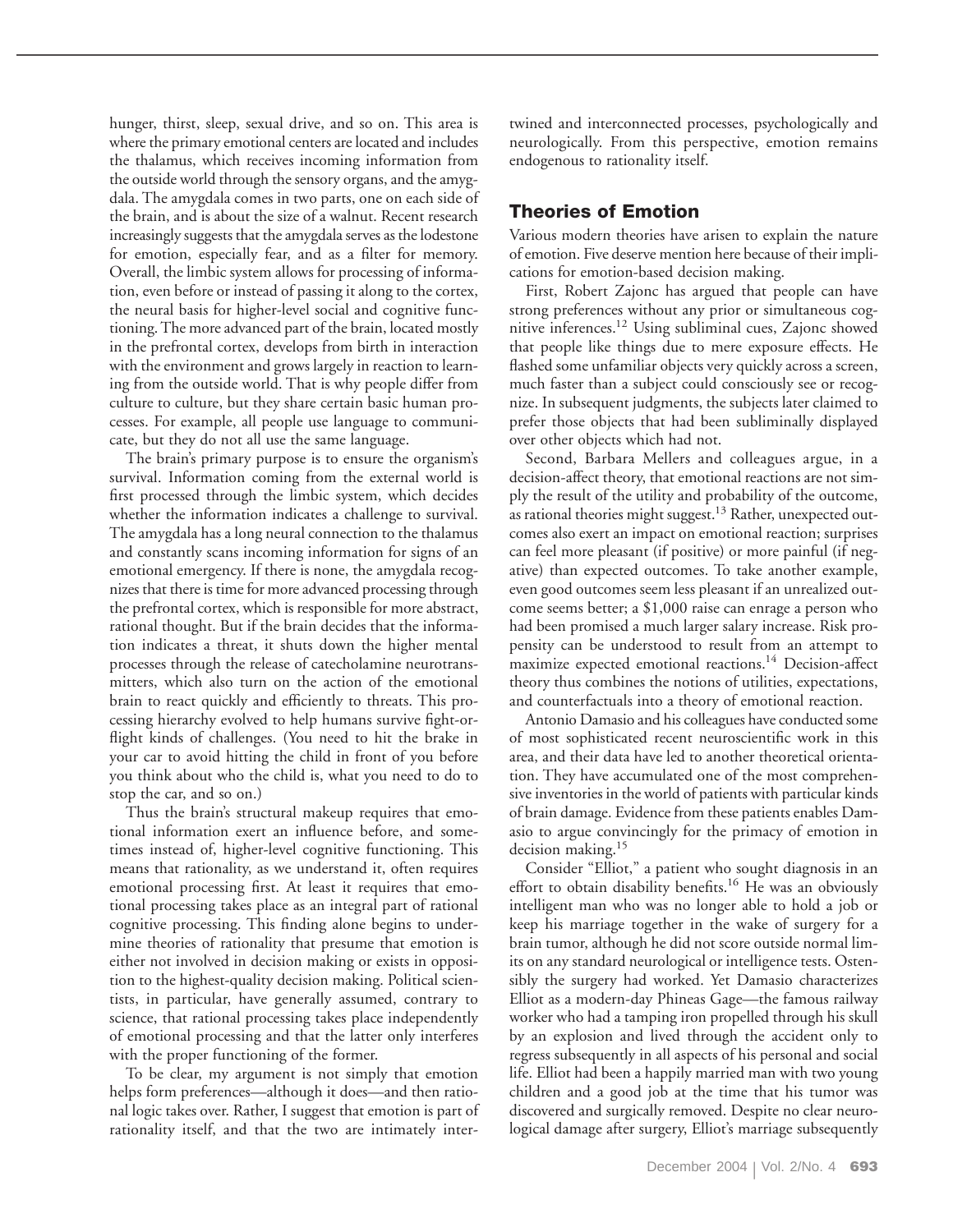failed, he lost his job, and he was fired from several others. Damasio determined that Elliot suffered damage to his ventromedial prefrontal cortex—the same place that Gage had sustained damage<sup>17</sup>—which left him unable to properly negotiate his personal and social world despite an intact intelligence. Damasio argues that this ventromedial section of the brain remains critical to emotional processing, and without it, decision making suffers, too. For example, Elliot takes half an hour to choose one of two dates for making his next appointment, using sophisticated "rational" strategies involving cost-benefit calculations. While this process might be optimal in making difficult and important life decisions, it is not effective for everyday tasks.

Damasio argues that these recent neuroscientific discoveries of how the brain processes emotional information demonstrate that reason and rationality are not the distinct functions we have traditionally believed them to be, but are rather processes that involve emotion and feelings in a central way.<sup>18</sup> Without the ability to reference emotion, people remain incapable of making so-called "rational" decisions, especially in the social realm. Damasio and his colleagues demonstrated this process with a series of ingenious experiments conducted with subjects who had preexisting brain lesions in the ventromedial cortex.<sup>19</sup> These people appear normal, do well on intelligence and memory tests, and usually have no impairments in attention, memory, or language skills. They demonstrate little emotion, however, and though they have access to appropriate social information, which they can apply to relevant situations, they repeatedly make very bad social real-life decisions. This appears to result from their inability to envision future consequences. They cannot delay shortterm gratification for the purpose of long term gain.<sup>20</sup>

In their experiment, Damasio and his fellow researchers presented subjects with \$2,000 and four decks of playing cards. Each card had an amount of money that the player wins or loses printed on its face.<sup>21</sup> Subjects received two "bad" decks of cards, which gave subjects many early large rewards of \$100 but later took large sums away. The two "good" decks paid lower rewards, about \$50 on average, but also took less money away. In the long run, subjects could earn money with the good decks, and would lose money on the bad ones. Subjects with damaged ventromedial sectors never learned to distinguish between the good and bad decks, and continued to lose money by preferring the decks with high payoffs and high losses. Unimpaired subjects quickly learned to pick from the good decks. Even more interestingly, such subjects learned to make correct decisions long before they could say why they were doing so. Although none of the unimpaired subjects reported consciously calculating the outcome in the midst of the game, the good decks "felt right" to them after a few trials. Skin conductance tests demonstrated that the unimpaired subjects received physiological feedback as they played, while the subjects with brain lesions did not experience much stress or nervousness.

Antoine Bechara and his colleagues conclude from these observations that the impaired subjects lacked the bodily signals that stimulate formation of appropriate emotional memories and that their neurological deficit completely prevented them from bypassing the drive for immediate gratification.22 The emotional references quickly available to unimpaired subjects never became available to the impaired patients, whose emotion-processing centers in the limbic system were not properly connected with their decisionmaking centers in the cortex. In real life many of the impaired patients were badly socialized and suffered from problems of cognitive-impulse control—multiple unwanted pregnancies, drug addiction, and gambling problems—whose appearance coincided with the timing of the various brain injuries. Gretchen Vogel provides the key inference here: "[E]motion apparently is not something that necessarily clouds reasoning, but rather seems to provide an essential foundation for at least some kind of reasoning."<sup>23</sup>

Damasio generalizes these experimental results into a somatic marker hypothesis.<sup>24</sup> He posits that information received through physical senses creates emotions, which then serve as the basis for our future decisions by providing a sense of what is good and bad, and what causes pleasure or pain, on the basis of prior learning and experiences. As children grow and develop, certain bodily sensations related to reward and punishment become tied to particular events, people, and circumstances. Later in life, similar contexts elicit the familiar bodily sensations that warn a person that reward or punishment is likely to follow. Obviously, this learning history can be perverted when a child develops inappropriate connections between events and outcomes. By and large, though, these emotional connections serve individuals well later in life in determining quickly, efficiently, and nonverbally which people and events are likely to lead to good outcomes and should be approached, and which should be avoided. These learned emotional responses are continually updated with new information, at least in healthy individuals.

This network of associations allows the brain to use emotions to provide efficient and accurate information about a wide variety of phenomena that help us make decisions. The brain's processing capacity is far greater than what exists in our consciousness, and emotions allow us to decide what to pay attention to in the world around us. The brain, because of an evolutionary development that stressed survival, privileges, in speed and impact, emotional information over cognitive processing in the first stages of decision making. As Damasio writes, "I see feelings as having a truly privileged status. They are represented at many neural levels. . . . [B]ecause of their inextricable ties to the body, they come in first in development and retain a primacy that subtly pervades our mental life."<sup>25</sup>

The fourth emotion theory relevant to the present discussion is the affect-as-information model developed by Gerald Clore and his colleagues.<sup>26</sup> This model suggests that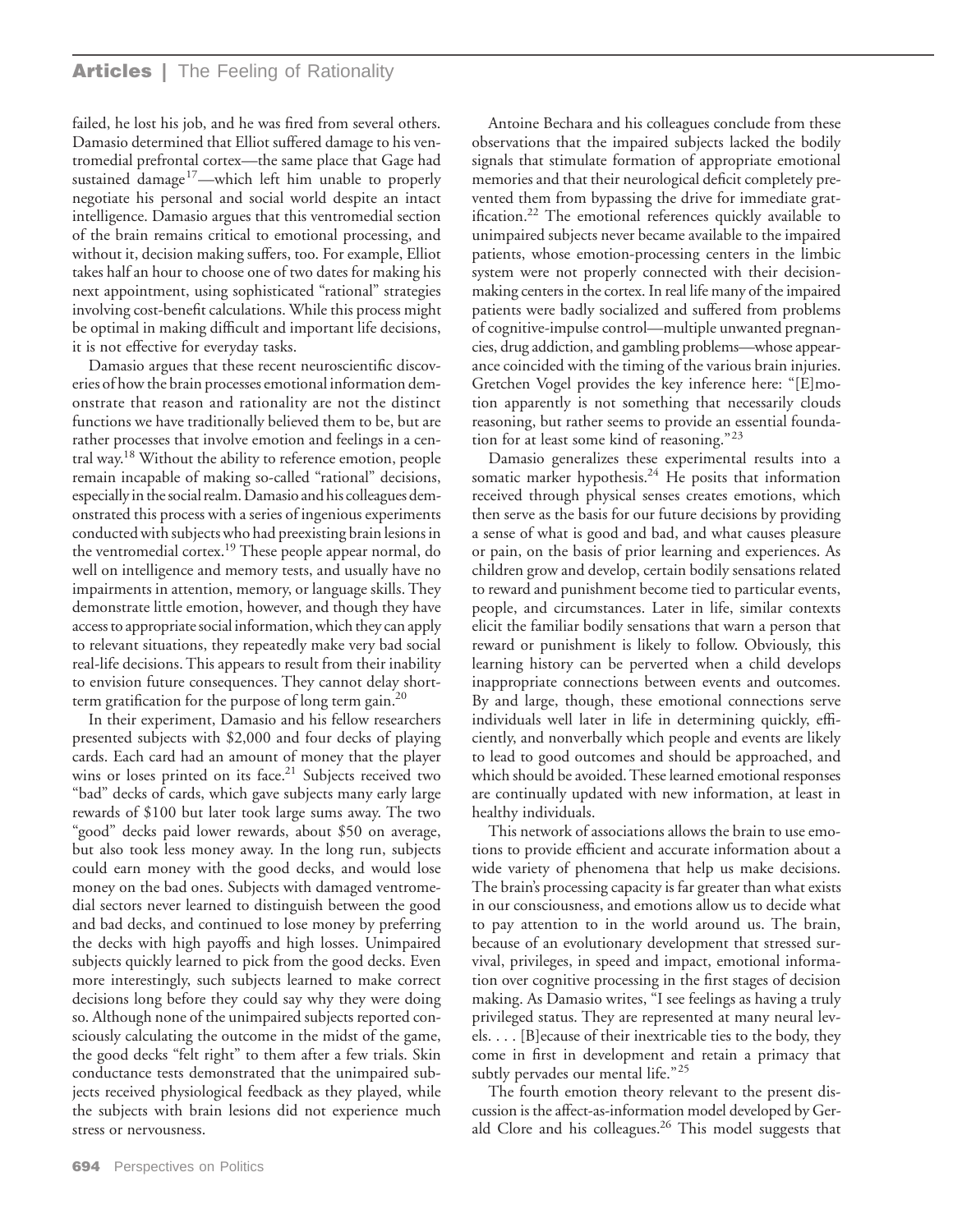emotion exists to provide feedback to the person about unconscious processes. $^{27}$  The information is then conveyed to others through facial expressions and vocal intonations, and to ourselves through thoughts and feelings. Judgments can thus prove susceptible to persuasion and manipulation because they can be unduly influenced by unrelated emotional forces.28 For example, voters' responses to particular candidates can be affected if they are emotionally moved by symbolic features associated with a campaign, such as flag waving, patriotic music, or the happy facial expression of an attractive candidate. From this perspective, feelings represent appraisals.

Finally, George Marcus, W. Russell Neuman, and Michael MacKuen developed a model of political involvement that rests on Jeffrey Gray's neural-behavioral theories.<sup>29</sup> Gray believes that the limbic system is divided into different systems that relate to reward and punishment.<sup>30</sup> Reward is controlled by the behavioral approach system (BAS) and punishment by the behavioral inhibition system (BIS). The BAS produces emotions along a continuum of happy to sad values, while the BIS focuses on threat and novelty. The BIS is responsible for learning, because novelty or threat elicits attention. Marcus, Neuman, and MacKuen predict that anxiety reduces voters' reliance on habits such as party identification and increases attention to new information, such as a candidate's issue positions. They find that political learning is enhanced by increased voter anxiety, while political engagement is fostered by enthusiasm, a function of the BAS.

# **Emotion in Decision Making**

Beyond the general literature on the relationship between emotion and cognition, several areas of research into the impact of emotion on decision making appear directly relevant to political science. Indeed, some of this work has been conducted within political science, including study of the impact of facial expressions on voting, $31$  affective judgment and political behavior,<sup>32</sup> and the relationship between emotion and democratic processes.<sup>33</sup> Related work in psychology and political psychology has focused on four areas of research at the intersection of emotion, cognition, and decision making.<sup>34</sup> These include emotion during decision making, emotions after decision making, anticipated emotions, and memories of past emotions.

#### *Emotions during decision making*

George Loewenstein and Jennifer Lerner provide a comprehensive and concise summary of the mechanisms by which affect influences decision making during the process itself.<sup>35</sup> They note the limitations of the consequentialist notion of judgment and decision making, which ignores the impact of emotions—even gut feelings<sup>36</sup>—or implies that emotion can only lead decision makers astray. They emphasize instead the importance of expected emotions, or predicting the emotional consequences of a given decision. However, people are notoriously bad at predicting their emotional reactions in the future. They respond more to change than to absolute values in assessing the consequences of their decisions. In addition, people tend to compare real outcomes to counterfactual ones and to evaluate utility not only on the basis of real outcome, but also on the basis of what those outcomes say about their own competence relative to others. Objectively good outcomes that make one look bad are not necessarily experienced in a positive light. For example, nominees for high-level government positions often report feeling humiliated by the Senate confirmation process, even if they are eventually confirmed. In addition, people tend to discount outcomes that are uncertain or temporally delayed.

Immediate emotions are experienced at the time of the decision itself.The effects can be direct—the intensity of the emotion itself in the moment—or indirect, through their impact on the expected value, quality, and depth of information processing. Incidental or anticipatory processes—like anxiety about the future—can partially determine immediate emotions. Anticipatory feelings appear insensitive to probability, but very sensitive to timing and vividness; moreover, they depend on the individual's sense of control over his or her environment. Incidental influences on immediate emotions include both state (situational) and trait (enduring characterological) factors, which may be irrelevant to the decision at hand but can nonetheless influence decision making by fostering generalized bad or good feelings.37

Gordon Bower, among others, has established important links between mood and memory that are pertinent to decision making.<sup>38</sup> The theory of mood congruence states that individuals are more likely to remember events that are consistent with their present mood. In other words, people selectively take in information consonant with their current mood state.<sup>39</sup> Mood-dependent retrieval, on the other hand, examines the way in which people's current mood affects their recall of past events.<sup>40</sup> For example, depressed people demonstrate a strong bias toward only recalling negative events from their past.<sup>41</sup> The effects appear strongest in the realm of autobiographical memory. Explanations for this phenomenon typically rely on a network association hypothesis, suggesting that people associate emotion with the events or thoughts that take place at the same time. Later research indicated that for such a memory association to take place, the person must causally attribute the temporally relevant events to the emotional arousal.42 These effects reliably take place in a wide variety of domains, including individuals' recall and evaluation of prospects for the future, the likelihood of bad or good things happening in the future, accepting positive and negative feedback about their personality, explaining successes and failures, and estimating personal skills.

I believe that the use of historical analogies in decision making conforms to models of mood-congruence. For example, an anxious leader may be sensitive to the emotional content of an enemy's hostile rhetoric, ultimatums, and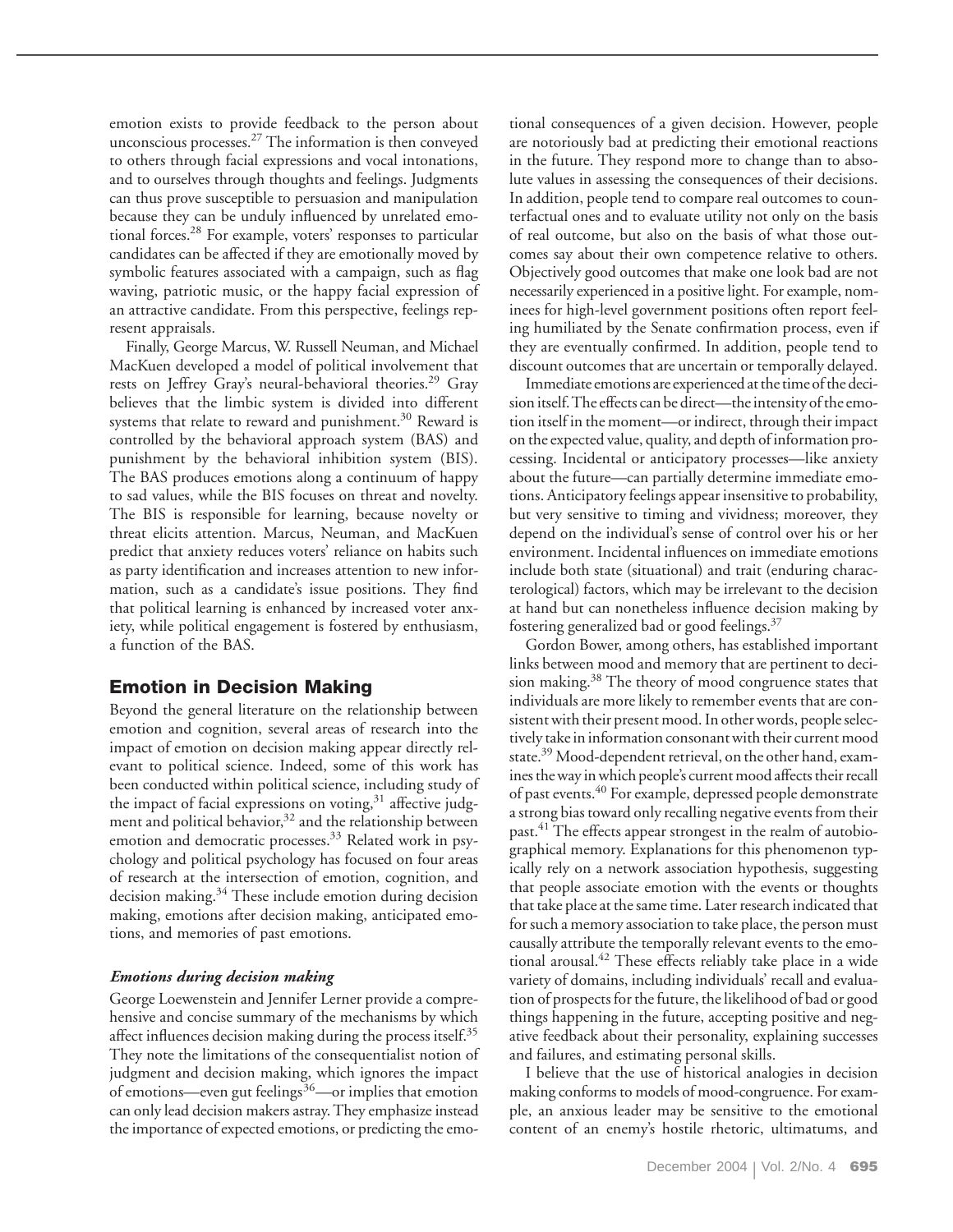graphic pictures of military build-ups than to objective probabilities about the actual likelihood of threat or attack. Further, a general mood of fear or anger, triggered by vivid images or rhetoric, can influence decision making. The leader's mood may then affect which lessons from history are drawn on—events that generated similar emotions of anger or fear in the past become more accessible. Learning from history can thus be driven by affect as well as by rational thought about probabilities or utility assessments.

Mood influences information processing-strategies as well. Happy people tend to be expansive in their judgments and decisions, using preexisting theories in a top-down manner. Unhappy people, however, tend to focus on details and prefer bottom-up decision-making strategies.<sup>43</sup> In other words, optimism can lead to creative decision making, <sup>44</sup> while pessimism and anger may lead to the opposite.<sup>45</sup> Furthermore, when people are happy, they overestimate the likelihood of positive outcomes, and when they are sad, they overestimate the probability of negative outcomes. This propensity can bias which options are considered in the face of crisis.<sup>46</sup>

Some intriguing experimental work suggests that game players are affected by mood. Happy players mimic the strategy of their opponent, while sad players make their moves on the basis of detached analysis of the game itself. $47$ Happy players are thus more socially engaged and interactive than sad players. This finding appears relevant to James David Barber's characterization of presidential leadership type along dimensions of positive and negative as well as active and passive.<sup>48</sup> By extension, leaders who are more positive may indeed be more willing to engage in public debate, while leaders who are more negative may be more secretive in their public style.

This perspective may also shed light on the findings provided by Robert Axelrod's Prisoner's Dilemma tournament contests, which showed that tit for tat emerged as the most successful strategy in competition.<sup>49</sup> The more socially interactive participants, who mimicked their partner's behavior, appear to have had an advantage. Finally, this emotional perspective offers a compelling alternative explanation for the source of behavior in strategic games; adoption of a particular strategy may reflect and be driven by individual moods as much as by careful analytic surveillance.

Emotional memories that play into decision making may contain preverbal information that is important for rendering accurate social judgments and yet remains unavailable to conscious memory. It appears that the emotional parts of the brain develop first, before the ability to form explicit, declarative, conscious memories that can be expressed verbally. These memories probably remain consciously inaccessible not because of trauma or repression but because of the differential rates at which the brain develops. While we may not be able to obtain conscious access to these memories, they remain in our accumulated emotional cache of nonverbal memories and affect our choices.50

When young children have a mature emotional brain but have not yet acquired language, they learn what is good and bad from the reactions of their parents. Children often engage in social referencing, for example, by looking at their parent's face when exploring new situations; a look of fear indicates danger and tells the child to stop.<sup>51</sup> Damasio argues that it is precisely these sorts of emotional lessons that provide us with the "hunches" his control subjects receive from internal cues, telling them that one deck of cards is good and another bad, but that his brain-injured patients are incapable of receiving. Further studies found that brain-damaged subjects were not able to accurately judge the trustworthiness and approachability of faces.<sup>52</sup> Specifically, brain-damaged patients showed a disproportionately positive bias toward faces that unimpaired individuals judged to be the least trustworthy and accessible. The associations that healthy children learn, which pair our notions of good and bad with appropriate references, provide us with quick, and to some degree accurate, but nonverbal emotionally based information that aids effective decision making throughout life. Instincts and hunches can thus carry important, if inarticulate, information—particularly useful in face-to-face bargaining and negotiation settings. The feeling of trustworthiness or hostility that another person emits in a given interaction should be taken seriously, especially by those trained in reading facial expressions.

Some recent experimental work shows that hostile communications between leaders increases the propensity for violent action in subsequent interactions. This tendency appears particularly strong when such communications are highly personal in nature.<sup>53</sup> These dynamics raise the potential for instigating unintended conflict. Hostile rhetoric prior to World War I, for example, played a part in inciting a conflict that no one really wanted. Hostile communications, name calling, and other displays of dominance can reverberate badly not only because they can exacerbate a security dilemma, but also because they can cause hard feelings and a desire for vengeance. Since extreme emotions can sometimes interfere with more reasoned judgment, leaders should try to the extent possible to step back and not make decisions in the heat of the moment. Important public speeches, in particular, should refrain from personalized attacks and name-calling if possibilities for peace are to be encouraged. Decisions and institutions that build in time delays can facilitate the optimal contribution of emotion to decision making. Delay can ameliorate the negative impact of extreme emotions on decision making.

Additional findings on the effect of emotion on decision making offer other provocative implications for political science. First, different emotions clearly elicit different responses. Fear leads to relatively pessimistic judgments of risk in future events, whereas—at least in this analysis anger leads to relatively optimistic judgments.<sup>54</sup> So, for example, in a national emergency, it is better for the government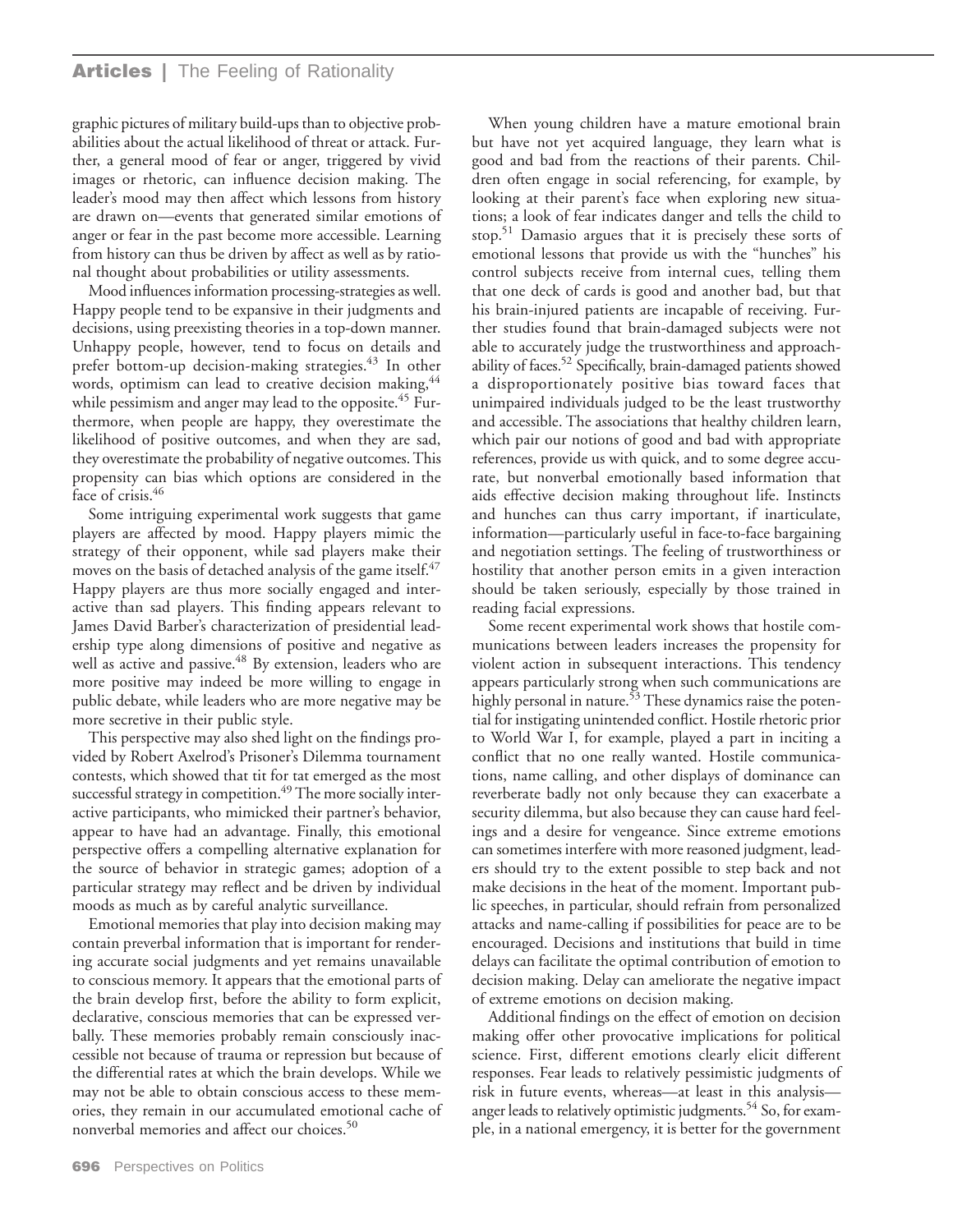to encourage anger rather than fear in order to promote positive feelings about the future. Raising "alert levels" simply induces fear and spawns pessimistic visions of the future, including increased assessments about the cost of war and the likelihood of failure. A strategy to induce anger can also generate public support for war because anger leads people to be more supportive of punitive and preventive public policy choices. In at least one perverse sense, conspiracy theorists who argue that the government brought about recent terrorist actions get the emotional reality right: inducing anger can make the public more sanguine about the probability of successful retribution.

Gender differences may influence this phenomenon as well. Men tend to be more predisposed to anger than women, who are more susceptible to empathy and depression.<sup>55</sup> Obviously, there are alternative explanations for gender differences, which can emerge not only as a result of biologically based causes, but also as the product of differences in learning, opportunities, and resources. Regardless of the cause, observable gender-based divergences in mood proclivity may help explain reported gender differences with regard to preferences for public policy on criminal behavior and capital punishment, for example. Specifically, men seem to be more prone than women to anger, which leads them to prefer retribution; women demonstrate more empathy than men, which leads them to prefer more lenient public policy on punishment and to support victim organizations.<sup>56</sup>

Paul Slovic notes that perceptions of risk are related to emotion as well.<sup>57</sup> People's estimate of risk relates to their estimate of possible benefit:<sup>58</sup> if a person sees a particular technology, such as nuclear power, as beneficial to society, he or she is more likely to perceive the associated risk as low. Conversely, a person who sees the risk as high is more likely to see the benefit as low. These associations of threat and value are not necessarily objectively tied, although they appear to be perceptually linked. This may also help explain why many people who supported war against Iraq also indicated that they expected low costs and high benefits, while the reverse obtained for those who opposed the war. From a policy perspective, a government that wants to increase support for a war should lower the perceived sense of risk and cost so that people might see the relative benefits in a different light. Slovic further argues that risk assessments are at least partly based on how a person feels about the target. Thus those who hated Saddam Hussein may have perceived the risk of his weapons of mass destruction as being high, while those who believed he was sane and could have been contained saw the threat as relatively lower. Finally, Slovic claims, emotion serves a similar orienting function as worldviews; both help put the pieces of a complicated and uncertain world into meaningful categories through quick and efficient mechanisms.

Some risk assessment work has focused on the impact of factors such as stress and fatigue on decision making. For example, Hockey and his colleagues found that perception

of riskiness is related to fatigue, but not necessarily to anxiety or depression. When situations are very important, or anxiety is high, fatigue impacts are exacerbated.<sup>59</sup>

The cognitive effects of stress deserve special mention in this context. Recent neuroscientific studies demonstrate that stress reactions are precipitated by neuromodulator chemicals called catecholamines, which include dopamine and epinephrine. These chemicals cause us to feel disorganized and distracted, make our unrelated memories darker, and force us to rely on habitual responses. As noted earlier, these chemicals shut down the prefrontal cortex, which houses higher-level cognitive functioning, and encourage primary reliance on the amygdala, or the emotional center, to control behavior. This is the mechanism that operates when you pull your hand away from a hot stove before you think about it. Catecholamines improve memory consolidation, making memories for stressful events better than usual and unrelated memories from the same time less distinct.<sup>60</sup> Thus combat veterans retain particularly clear images and memories of their stressful battle experiences.

This process makes sense evolutionarily. If we need to run or fight to maximize our chances for survival, we must be able to do so reflexively and instinctually. For most of us, our concerns no longer center on literal fight-or-flight issues, but rather surround issues related to paying bills, keeping a relationship together, or being successful at work. In international politics, however, decisions may be about whether to engage with an adversary or not. Should the United States continue to fight in Afghanistan and Iraq? Should the United States launch new military offensives against North Korea? Syria? Iran? Or should it try harder to negotiate with its adversaries? Or should the United States even try to engage in a prosocial, "tend-and-befriend" way, exchanging food and heating oil for restrictions on nuclear weapons development with the North Koreans, as we did in the 1990s? These concerns invoke the same physiological process in decision makers as literal fight-or-flight scenarios.

#### *Emotion after decision making*

Decisions do not occur in a vacuum; rather, our choices provide feedback. These outcomes can influence how we feel about past decisions and thus affect future decision making. Most of the research on this topic has concentrated on how regret and disappointment affect decision making. It shows the importance of counterfactual thinking, in the form of regret, in many emotional reactions to decision making.<sup>61</sup> People are most likely to make counterfactual comparisons that alter either the first or last link in a causal chain.<sup>62</sup> Less surprisingly, they are more likely to think about how a bad outcome might have been better than to dwell on how a good outcome might have been worse.63 This finding is consistent with the predictions of prospect theory, which points out that people are particularly attentive and averse to losses.<sup>64</sup>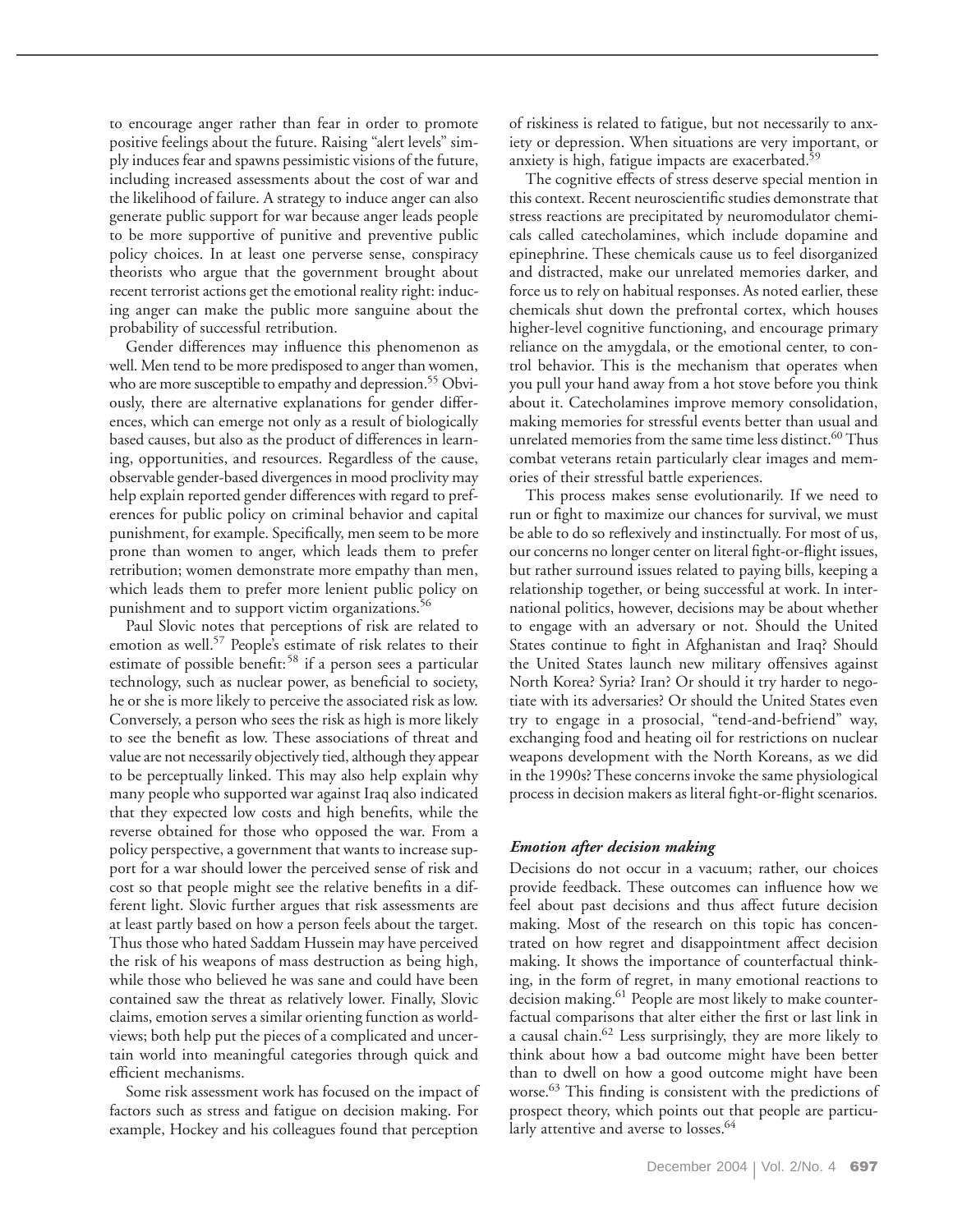#### *Anticipated emotion*

When we consider how we might feel in response to particular actions and events, we enter a new area of consideration—anticipated emotion. In making decisions, we want to maximize the chance that our decisions will make us happy and minimize the chance that our decisions will bring us grief. James March noted in his famous article on bounded rationality that all decisions involve some prediction of how the consequences will make us feel.65 The problem is that when we try to predict how we will feel in the future, we tend to get it wrong, and worse, we tend not to get better at predicting over time or with increased experience.<sup>66</sup>

Daniel Gilbert and his fellow researchers found that while a group of junior professors all believed that getting tenure would make them happy, there was no difference in happiness among those who had received, as opposed to those who had been denied, tenure five years later.<sup>67</sup> Perhaps people have incorrect intuitions about what will make them happy; they are unlikely to anticipate that if getting tenure breaks your health or marriage, it will probably not meet expectations.<sup>68</sup> It may also be that those denied tenure stumbled into a job that suited them better, or discovered that sometimes it can be more pleasant not to be an academic than to be one. Alternatively, this finding may result from the fact that people focus primarily on transitions rather than on ultimate future states, a pattern that David Schkade and Daniel Kahneman label the focusing illusion.<sup>69</sup>

There may be dispositional differences as well, in that some people are naturally more resilient and happy than others, regardless of situational factors. Or perhaps, as Daniel Gilbert and colleagues note in their "sweet lemons" explanation, people are just more robust and resilient than they realize.70 Whatever the reason, people are very bad at predicting how they will feel and act in an alternate emotional state: people who are mad, in a "hot" state, have a hard time imagining how they would act when calm, just as those in a "cold" state have a hard time envisioning how their behavior might be affected by a "hot" state of anger or sexual arousal.71

#### *Emotion and memory*

The final area of inquiry into the relationship between emotion and decision making falls under the rubric of memory. Systematic work by Daniel Kahneman, Barbara Fredrickson, and their colleagues demonstrates that people tend to best remember the peak intensity and the end of an emotional experience; they pay little attention to the duration of the experience. As a result, they often make choices that involve more rather than less pain, depending on the pattern by which pain rises and falls during an event. This peak-and-end theory makes evolutionary sense because such attention informs individuals about the capacities they will need in similar situations in the future, and because it marks closure, which allows for the assessments of personal meaning to begin.72 In other words, we learn lessons from our experiences once we decide they are over and have something important to teach us.

In this way, mental accounting matters.<sup>73</sup> Deciding when to close a mental account, and how to evaluate it, constitutes a creative emotional act. As Kahneman writes, "[S]trong emotions may be experienced at those times of reckoning. An implication of this insight is that people can to some extent control their own rewards and punishments by choosing whether to close an account or keep it open as well as deciding when to evaluate it."74

## **Implications for Political Science**

Many political scientists have been working on the role of emotions in political behavior for quite a while—to little avail. Albert Somit and Steven Peterson, for example, observe that biopolitics has had very little influence on political science, especially relative to its impact on other fields in the wake of technological advances that allow great depth and sophistication in our understanding of the brain and cognitive functioning.<sup>75</sup> They claim that this is particularly surprising given that evolutionary theory, upon which many recent neuroscientific findings depend, purports to explain the basis of many assumptions, including self-interest, upon which rational-choice theories depend. In addition, evolutionary theories can easily explain behavior such as altruism that on the surface appears to fly in the face of self-interest. Somit and Peterson trace political scientists' objections to biopolitics and evolutionary explanations to earlier association of biopolitics with social Darwinism, and the subsequent impalement of social Darwinism on the stake of racist associations.76 New evolutionary and neurocognitive models no longer rest on questionable assertions of social desirability; rather, they rest on the most recent technological advances in brain science, genetics, and biochemistry and warrant reconsideration.

#### *Theoretical applications*

Particular models of emotion, specifically the theory of anticipated pleasure, add empirical and descriptive value to existing models of rational choice—and to the role of rationality on politics more generally.

*Implications for rational choice.* Rational people do what they believe to be in their best interest.<sup>77</sup> They may make poor judgments of probabilities, but they generally pursue choices intended to maximize gains and minimize losses. Imagine what that might mean if those gains and losses were conceptualized in emotional, and not economic or monetary, terms. Most contemporary rational-choice models assume away emotion. Early developments in rationalchoice theories, however, depended on emotional assessments of value. In what became expected utility theory, Daniel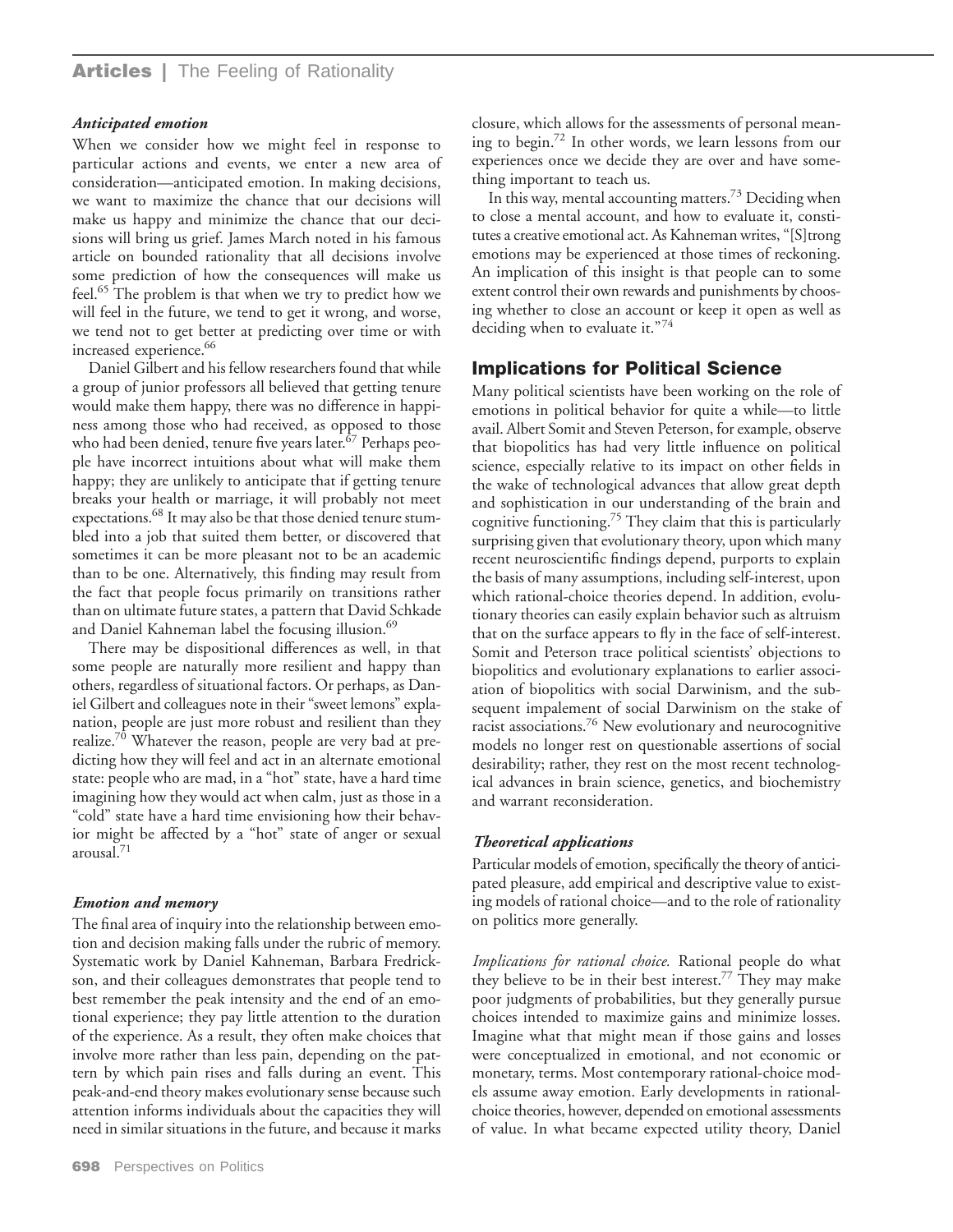Bernoulli argued that people established their values for wealth on the basis of the pain and pleasure that it would give them.78 Because these assessments differed from absolute valuations of wealth, he called them utilities. Jeremy Bentham later drew on Bernoulli's ideas to conceive of utility as a balance of pleasure and pain as well.79 It was not until the pathbreaking work of John Von Neumann and Oskar Morgenstern that utilities came to represent ranked, measurable, internal assessments of preferences.<sup>80</sup> Notions of pleasure and pain were eliminated from the understanding of utility when utility was changed from a psychological to an economic construct. To the extent that current models of expected utility theory exclude emotion, they betray their intellectual foundations.

So how might the contemporary formulations of rational choice be reconciled again with assessments of emotional valuation? Mellers has proposed that such integration might be possible because emotions modify utilities in a dynamic process.<sup>81</sup> For instance, decision makers might incorporate anticipated regret or disappointment into their utilities for a particular decision. If decisions are based on maximizing expected utilities, as most rational-choice models assume, then part of maximizing such utilities should involve an assessment of the anticipated emotions that will follow from particular choices and their possible consequences. Obviously people are often wrong in predicting their future emotional responses, but that need not stop them from incorporating a sense of their future emotional responses into their current choices.

Experimental evidence demonstrates the effect of anticipated regret or rejoicing on decision making.<sup>82</sup> Decision makers are more likely to regret negative outcomes if they were in control.<sup>83</sup> And they are more likely to feel regret if negative actions come from action as opposed to inaction.84 There are exceptions, however. People tend to regret things they failed to do more than things they actually did.<sup>85</sup> For example, older people may regret things they did not do, such as spending time with their families, more than actual mistakes that led to bad outcomes, such as getting fired for a particular decision. This effect is especially pronounced when people make the same decisions repeatedly over a long period of time.<sup>86</sup>

Regret theories note that decision makers expect to feel regret if the outcome is worse than expected, and rejoicing if it is better.<sup>87</sup> No surprises there. But significantly, such assessments of regret and to rejoice can, and do, influence utility functions. Again, if choice is designed to maximize utility, and utilities are influenced by anticipation of regret and rejoicing, as they are, then rational models of decision making must take account of emotion as a significant element in assessing and predicting the utility of outcomes.

Mellers notes that economists tend to emphasize procedural rationality within a system of preferences and assumptions.88 Utilities are usually assumed to exist independent of emotions, which come into play only to the extent that

they obviously influence preferences, which are, in economists' models, prior to utilities. But psychologists tend to focus on substantive rationality, whereby choices are evaluated in terms of how they affect the long-term survival of the organism. The difficulty in reconciling these viewpoints lies in the fact that utilities typically display a monotonic function, yet emotional experience appears to exert a nonmonotonic effect, depending on such factors as expectations and relevant social comparisons. Thus, while maximizing anticipated pleasure may be similar to maximizing expected utility, emotional experience can differ greatly in valence and intensity from rational utility calculations.<sup>89</sup> This leads us back to Loewenstein and Lerner's argument that cognitive and affective evaluations can diverge. $90$ 

Speaking as a psychologist, Mellers thus argues that anticipated pleasure should be substituted for utilities in expected utility theory in order to obtain a more empirically and descriptively accurate assessment of utility.<sup>91</sup> She claims that such integration would make outcomes more sensitive to different reference points or varying levels of expectation. Subjective pleasure theory suggests that people will maximize their expected pleasure and minimize their expected pain in rendering their utilities, and ultimately, their decisions. This model can account for findings that might otherwise appear anomalous using a more rational model of utility: surprising smaller wins make people happier than larger expected ones; a loss can feel like a gain if a larger loss was expected (as when a utility bill is less than anticipated); and a gain can feel like a loss if a better but unobtained result was possible, as when a person gets a small grant instead of a large one.  $92$ 

Thus emotion and rational choice might benefit from alliance by integrating anticipated emotions like regret into assessments of utility. More systematic focus on specific emotions—such as regret, anger, rejoicing, and disappointment—in real-world political situations might help to expand our understanding of their varied impact on a person's utility to action.

*Emotional rationality.* Neuroscientific arguments about emotion can begin to provide a micro-foundational basis for understanding the origins of preferences and framing effects. Emotional drives can help explain where preferences come from and how they might shift over time or in response to particular situations. In this way, preferences need not be thought of as fixed and given—uncaused causes—as they currently are in rational choice theory; rather, they can be understood as changing dynamically in response to emotional cues. Again, I am not arguing that a focus on emotion only helps us to understand the origins of preferences. Rather, I am suggesting that emotion is intertwined with cognition in a way that requires the processes to be analyzed interdependently; emotion is, inescapably, an essential component of rationality. To the extent that emotions function as motivators and directors of attention, memory,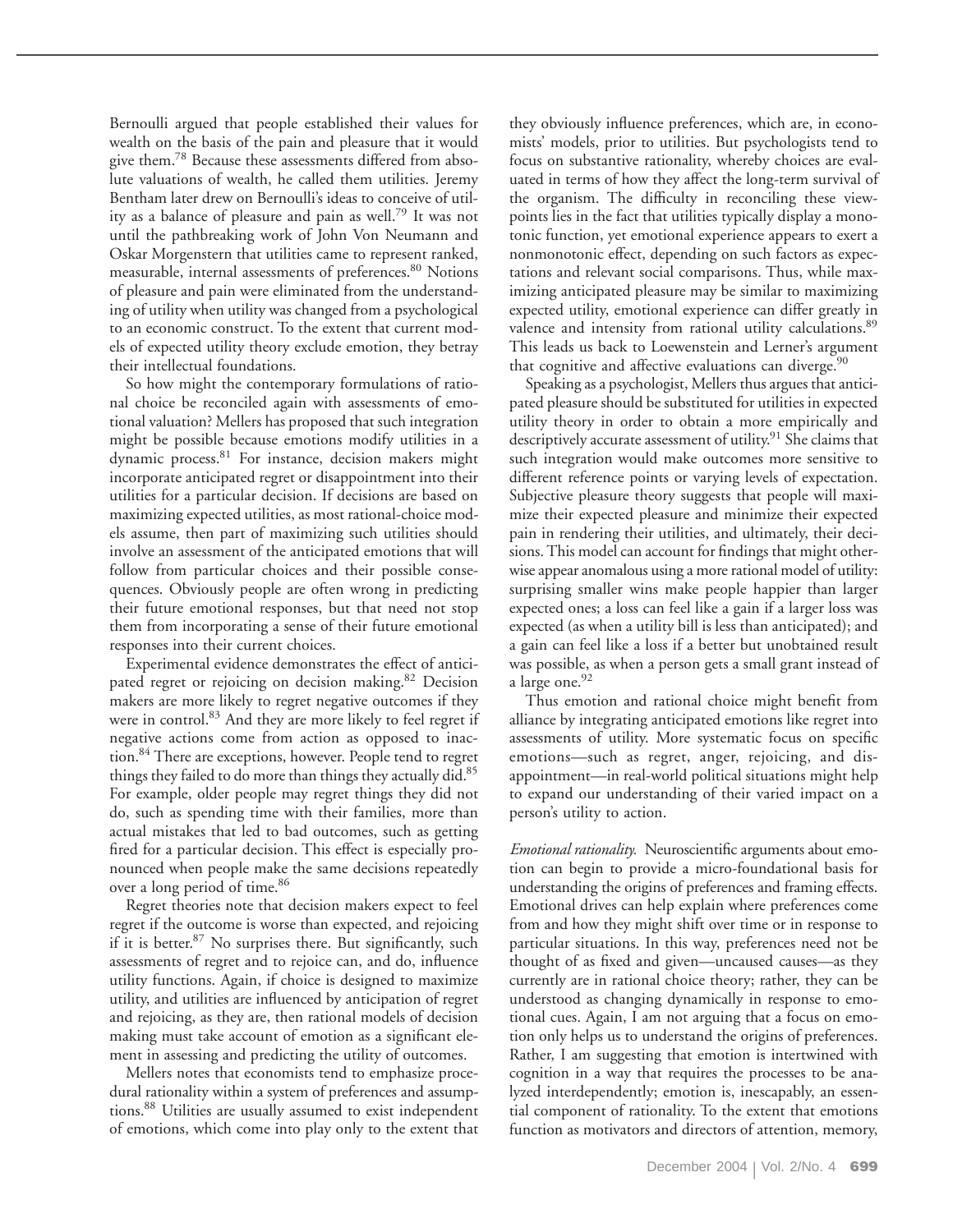and sensation, they begin to inform us of at least some of the biological bases for choice.

What would a theory of decision making that incorporated emotion look like? Recall that, from an evolutionary point of view, the

Emotion is intertwined with cognition in a way that requires the processes to be analyzed interdependently; emotion is, inescapably, an

essential component of rationality.

older pathway (in which sensory information goes to the visual and auditory thalamus and then directly into the amygdala, where it can immediately connect with the autonomic nervous system to produce somatic responses, like running away from danger) is much faster than the newer pathway (in which sensory information from the eyes and ears passes through the visual and auditory cortexes, respectively, and then to the neocortex and eventually into the hippocampus, the site of long-term memory and potentiation). Speed mattered: it was critical for human survival that we recognize and respond to threat quickly. Emotionally triggered pathways thus present a real evolutionary advantage.

That these emotion-based pathways run parallel to those involving more conscious calculation shows that it is demonstrably false that people make decisions in only one way. What fires together, wires together. Experiences and memories that involve emotional content produce stronger and more vivid memories, and such memories and experiences persist and seem to resist change.

If emotion speeds up decision making, how does that make affect the result? Note first that an emotional impetus to decision making may provide its own psychic benefits, which add independent incentives for action to emotional experiences. For example, emotions arising from insults may prompt individuals to fight and, as a consequence, may produce more testosterone. This hormonal and chemical incentive may then enhance the individual's sense of wellbeing, inducing confidence and strength. Such feelings thus provide their own internal reinforcement mechanisms.

There are other ways in which a greater understanding of emotion can help illuminate the decision-making process. My goal is to bring cognition and emotion together in a theoretically integrated fashion in order to provide a model for optimal decision making, which may prove useful in situations that involve both strategic calculation and strong emotion. In that spirit I propose that a model of emotional rationality might begin to be built upon the following ten cognitive truths:

- 1. *Emotions arouse an individual to action with regard to an imagined or experienced event.* This arousal can help bring a decision maker to closure, especially under conditions of uncertainty and ambiguity.
- 2. *A decision maker's expected emotional state can be understood as part of that person's expected utility calculation.* Emotion models that take into account

anticipated emotion can provide decision makers with tools to understand how future feelings may impact current choices. Particularly important is the conscious recognition by decision makers that they are very unlikely to be able

to predict their future emotional states in the present.

- 3. *Immediate and anticipatory emotion can increase the perceived discount of future payoffs, such that decision makers become more pessimistic about the likely success of their actions.* If a person is anxious when she makes a decision, she will be less sensitive to objective probabilities, more sensitive to the effects of timing and vividness, and her response will depend more on her perceived sense of control over her environment.
- 4. *Emotion helps decision makers focus on certain important information that may not be otherwise accessible.* Thus threat and novelty may encourage voters to rely less on overlearned habits, such as partisan identification, and to gather new information about a candidate's issue positions. Increased enthusiasm can enhance voter engagement and participation.
- 5. *Mood can affect the selection of memory.* Mood represents a more general affective state than emotion. Even without a specific object, mood can influence memory, social information processing, judgment and behavior.<sup>93</sup>
- 6. *Mood can affect the selection of historical analogies.*<sup>94</sup> Mood directly affects the predisposition of individuals to both recall past, especially autobiographical, events and to form new memories either positively or negatively.
- 7. *Emotion can affect risk perception.* Risk propensity can reflect a decision maker's desire to maximize the positive aspects of future emotional states, and individual assessments of risk can be profoundly affected by how a person feels about a future course of action.<sup>95</sup> Emotion can affect perceptions of the motivations for risk as well: angry people want vengeance more than their fearful neighbors.
- 8. *Emotional pathways in the brain increase the speed and often the accuracy of judgment and decision making.* Thus both speed and accuracy of decision making can be enhanced through access to nonverbal emotional information.
- 9. *Specific emotions may predictably bias particular decision makers, or bias decision makers toward specific decisions.* In particular, fear and anger present strong candidates for the kinds of extreme emotions that might overwhelm more cognitively based responses. Even if emotional information usually adds accuracy and efficiency to judgment and decision making,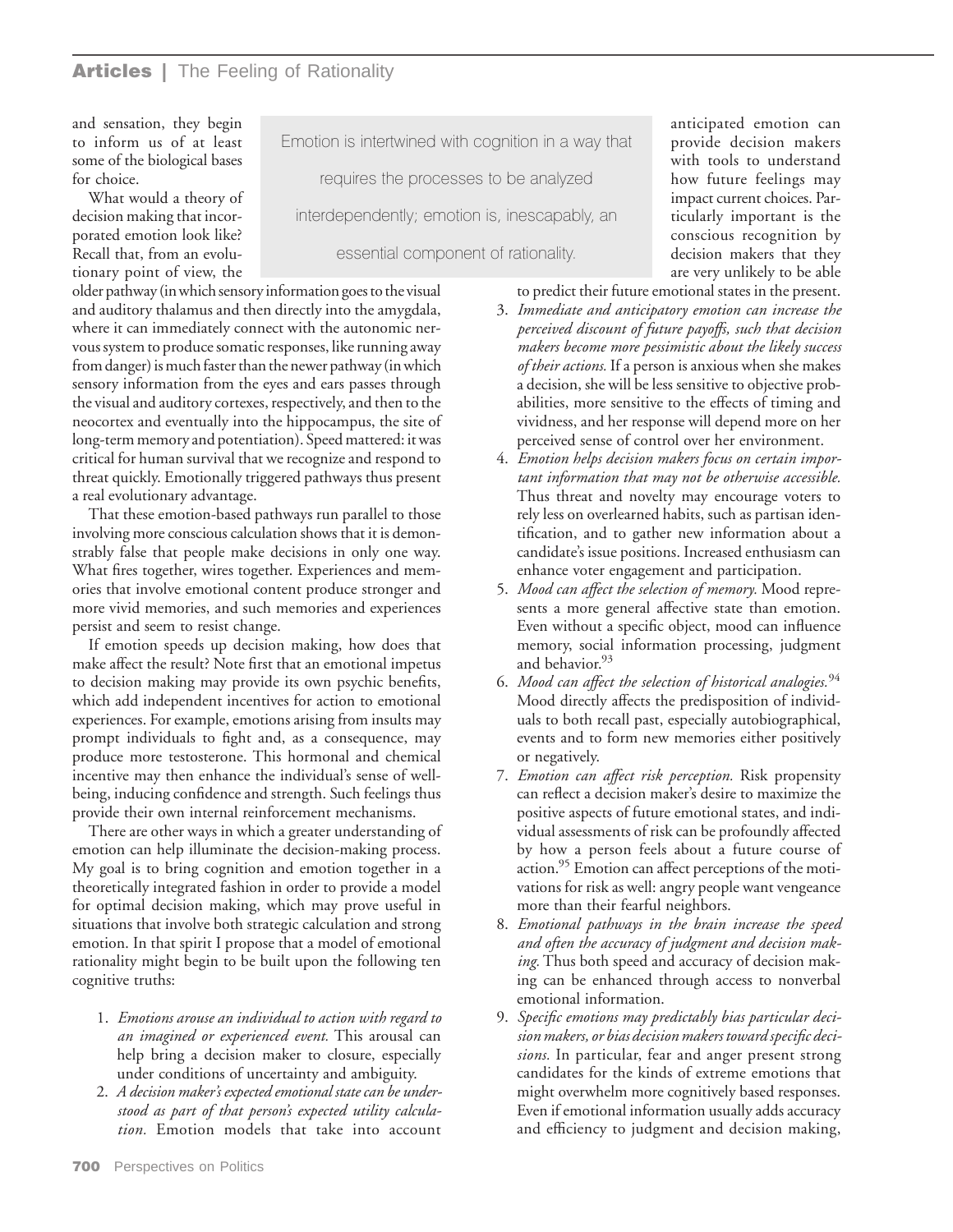extreme emotions may limit the ability of decision makers to assess a situation more objectively.

10. *Emotion can provide the basis of hunches.* Emotions can provide the means to express intuitions about the trustworthiness of others, the likelihood of a good or bad outcome occurring, and so on. Such hunches may in fact represent real knowledge that a person has acquired, but that may be impossible to access consciously because of the early emotional, nonverbal way in which it was encoded into memory.

Across all ten propositions, the key point about emotion reduces to its central importance in assigning value to events and outcomes in the social world. As Adolphs and Damasio write:

[O]ur interpretation of the world around us is influenced by mechanisms for assigning social and emotional value, an ability that is clearly essential for survival in a complex social environment.... We believe that affect plays a disproportionately important role in social cognition, and it seems likely that the highly differentiated affective states of humans evolved to regulate social behavior.<sup>96</sup>

## **Policy Implications**

This application of recent developments in the neurosciences to political science need not stop at the theoretical door. It has important implications for public policy.

As Kahneman and colleagues write, "[E]conomic indicators hold the most sway in policy circles."<sup>97</sup> The reason for this is probably akin to Robert Jervis's argument about the drunkard's search.<sup>98</sup> People look where the light is, and economic indicators are relatively easy to obtain and compare. But is wealth really the only indicator that decision makers are interested in? Probably not. Wealth is not a good indicator of happiness; it is a proxy indicator of health, happiness, productivity or liberty, which are much more amorphous and important variables to measure and assess.

Economic indicators remain poor assessment tools for these important, if amorphous, variables.<sup>99</sup> Economic indicators focus exclusively on the marketplace, which, by definition, leaves out some of the most central indicators of health, happiness, and longevity, such as marriage, social support, and exercise. Indeed, once basic material needs are met, more amorphous forms of fulfillment and meaning become primary.<sup>100</sup> Economic indicators also assume that people will maximize their self-interest, and yet it is now clear from an abundance of psychological data that this is not always the case, as when people choose to endure more pain with a lower peak rather than less with a higher one. Last, economic indicators can, at best, only indirectly assess the real variables governments should be interested in, which relate to the relative happiness and health of their population. Kahneman and colleagues suggest, for example, that nations should more directly assess final outcome states as well as current economic indicators.<sup>101</sup>

How can governments start to measure such variables? We can begin with what we do know about what really causes happiness. Since people are bad at predicting their future emotions, perhaps the base rate provides the most instructive information on what makes most people happy. The answer remains complicated, and individual. But research provides some general findings. Freud was right: what matters most is success at work and love.<sup>102</sup> There are, however, qualifications, and some of them are surprising.103 Age increases happiness, as anyone who accurately remembers their adolescence might attest. Education helps, mainly through its impact on income and status. Higher social class increases happiness through its impact on leisure and health. Surprisingly, income only seems to matter when people feel bad because they are very poor. Winning lotteries, for example, seems to make people less, rather than more, happy. The one exception to the imperviousness of happiness to wealth appears to be social comparisons in wage negotiations; here, it matters less what the absolute income is than how well a person does in relation to his or her peers.

The most important source of happiness, bar none, derives from social support, which increases every aspect of mental and physical health. Indeed, researchers have discovered that social isolation presents a health risk as great as high blood pressure, obesity, lack of exercise and even smoking.104 (This effect is not well correlated with economic indicators.) Marriage has the strongest relationship to happiness of any kind of social support; divorced and separated people tend to be less happy. Leisure appears to be an important source of happiness, as long as it is controlled and not imposed, as in unemployment. Unemployment is, in fact, the major source of unhappiness. Exercise, music, and volunteer work all increase happiness. Television exerts only a weak effect on happiness, as does, somewhat surprisingly, intelligence and physical attractiveness. Social skills increase happiness much more than intelligence or attractiveness because they aid in generating social support. Religion increases happiness among the elderly, but appears to be restricted to certain denominations, and seems to operate through the mechanism of increased optimism. Non-Anglo ethnic groups initially appear to be less happy, but this effect decreases once income, education and occupation are controlled.

In short, if happiness derives from social support, governments should place less emphasis on incomes and more on employment and job programs, encouraging leisure activities—by supporting after-school programs and public parks—and supporting marriage and other family relationships.<sup>105</sup> Education appears to be the best mechanism for effecting this change. This conclusion presents both challenges and reassurances to different sides of the political spectrum. While political liberals might not like the idea of government efforts to sustain marriage and other family values, they might support increased government social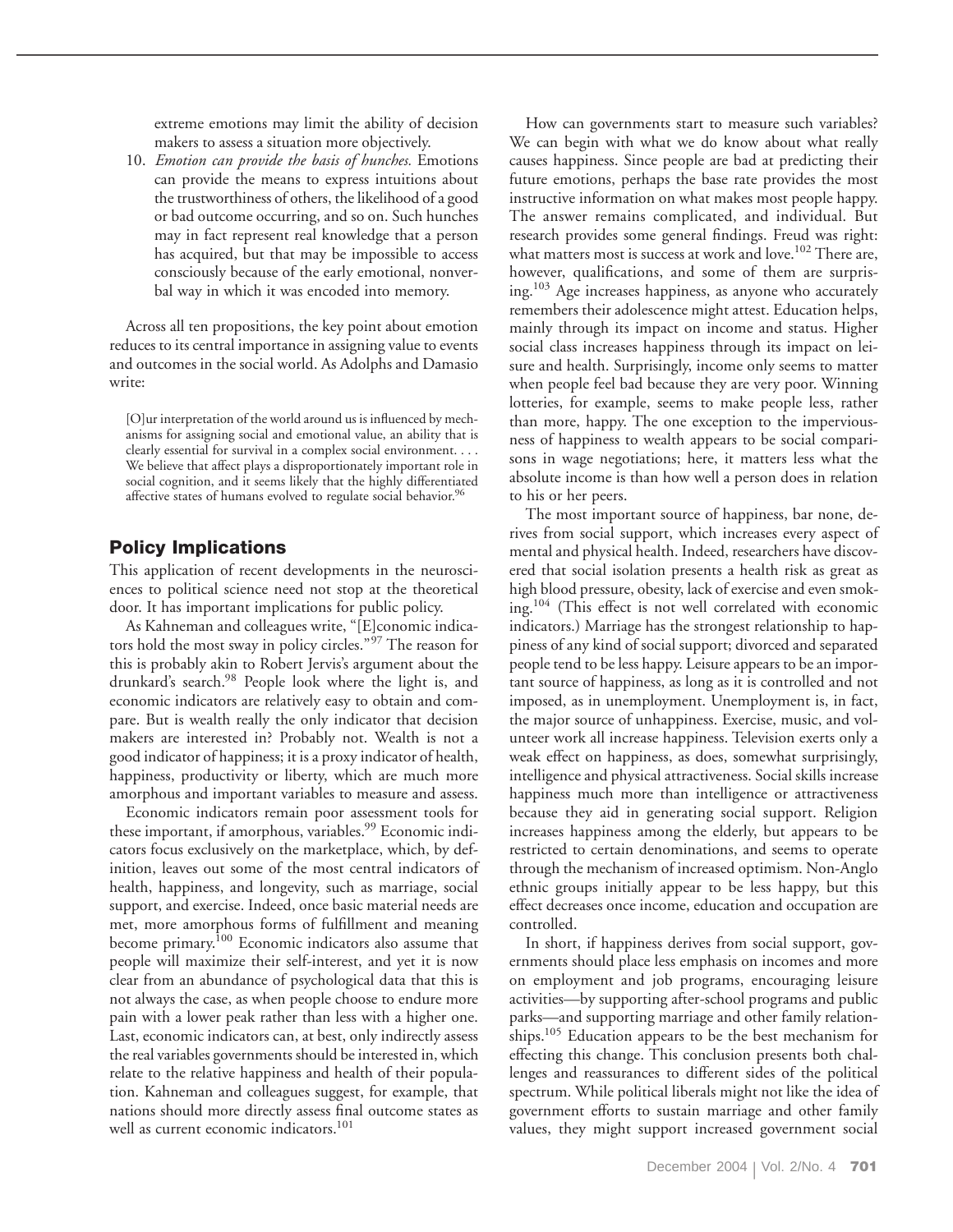services and education. Political conservatives would probably react in just the opposite way.

Political implications extend beyond attempts to improve governmental measurement of well-being. Decision making that incorporates emotion in a more explicit way can help facilitate better choices. As Daniel Goleman writes, emotional intelligence—including attending more closely to others' emotions—may prove even more important than standard I.Q. in determining a person's personal and professional success.106 Mark Greenberg and his colleagues have developed an education program for children called PATHS (Promoting Alternatives Thinking Strategies) that stresses the teaching of emotional intelligence.<sup>107</sup> Originally begun to improve communication in deaf children, but now applied more broadly, this program teaches children to better understand, recognize, and regulate their own and others' feelings and emotional responses. These programs have proved highly successful in reducing aggressiveness and anxiety, and increasing children's social and emotional skills and well-being. Such programs, while most effective in children and young adults, whose brains are still forming, can be adapted for adults in order to increase human happiness through increased social skills and support.

### **Conclusions**

Just as in psychology, where the pendulum has swung back and forth between interest in emotion and disinterest in its impact, emotion is out of fashion in the work of political scientists. Psychobiographies and personality studies have gone out of fashion, along with more complicated explorations of leaders and their feelings. No doubt some previous analyses of emotion in political science were misguided. But if nothing else, the honest mirror of introspection should inform scholars that emotion matters, that it influences thoughts, beliefs, and behaviors even when we think it should not. And like the proverbial white elephant, to the extent that we ignore the existence and impact of emotion, it will continue to exert a systematic, unspoken, and pervasive impact on decision making.

The key challenge in moving toward a theory of emotional rationality lies in accepting the fact that emotion does not merely exert a negative impact on optimal decision making. Rather, accurate emotional processing constitutes an inherent part of rationality itself; emotion facilitates quick, effective, and accurate decision making. In most normal circumstances, emotional responses offer important and useful information about other people, oneself, and outside events. And just as evolutionary analysis pervades other disciplines from economics to sociology and psychology at the macro level, micro-foundational advances in the cognitive neurosciences will provide the basis for the new social science revolution. Political science, too, can benefit from these discoveries by recognizing that rationality depends on feelings as much as on cognition.

#### **Notes**

- 1 LeDoux 1995, 209.
- 2 Clore and Ortony 2000, 24.
- 3 Clore 1992.
- 4 James 1884.
- 5 Hilgard 1980. Hilgard's distinction rested on the question of what separated cognition from an overall notion of mind if emotion was subsumed under cognition.
- 6 Zajonc 1980; Zajonc 1984. This work sparked a heated debate with Richard Lazarus, who argued that cognition remained primary. See Lazarus 1982; Lazarus 1984. Zajonc responded with an impressive array of evidence supporting the notion that affect could be primary. This evidence included physiological documentation that affect develops phylogenetically and ontogentically prior to cognition. Zajonc suggested that separate neuroanatomical structures existed for cognition and affect. Zajonc 1984.
- 7 Damasio 1996.
- 8 LeDoux 1995, 224.
- 9 Lazarus 1982; Lazarus 1984.
- 10 Zajonc 1980.
- 11 Shelley Taylor's recent work (2002) exploring women's tendency to "tend and befriend" in stressful situations may indicate how emotion can reduce stress as well.
- 12 Zajonc 1980; Zajonc 1984.
- 13 Mellers et al. 1997.
- 14 Ibid.
- 15 Damasio 1996.
- 16 Ibid.
- 17 Damasio et al. 1994.
- 18 Damasio 1996.
- 19 Bechara et al. 1997.
- 20 Ibid.; Bechara, Tranel, and Damasio 2000.
- 21 Bechara et al., 1997.
- 22 Ibid.; Bechara, Tranel, and Damasio 2000.
- 23 Vogel 1997, 1269.
- 24 Damasio 1996.
- 25 Ibid., 159.
- 26 Schwarz and Clore 1983.
- 27 The affect-as-information model rests on ten principles about the ways in which affect can influence such processes as memory, judgment, and decision making. Clore, Gasper, and Garvin 2001; Clore et al. 2001.
- 28 Clore and Isbell 2001.
- 29 Marcus, Neuman, and MacKuen 2000.
- 30 Gray 1987.
- 31 Masters 1991; Sullivan and Masters 1988; Way and Masters 1996.
- 32 Marcus, Neuman, and MacKuen 2000.
- 33 Marcus and Rahn 1990.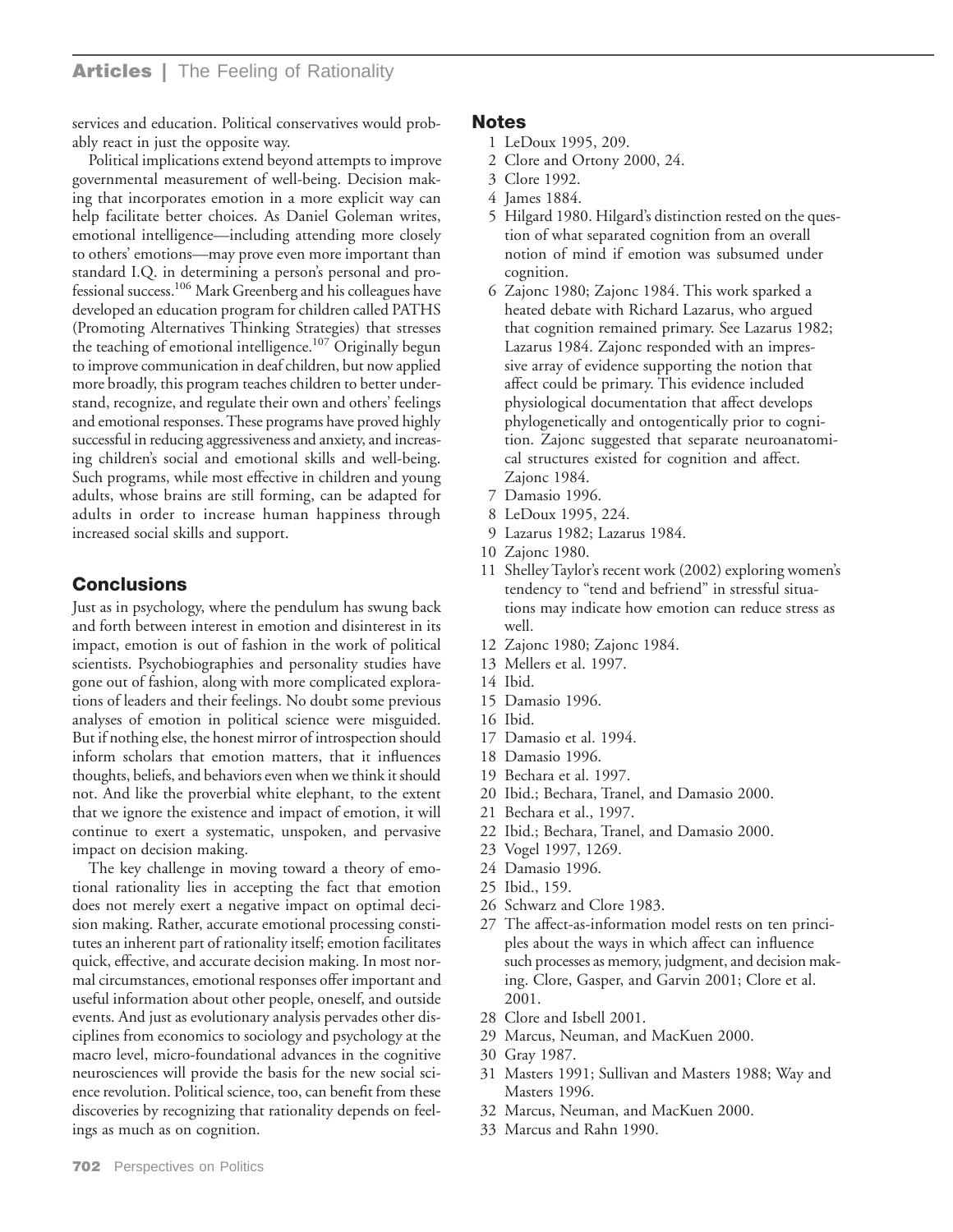- 34 Schwarz 2000.
- 35 Loewenstein and Lerner 2003
- 36 Loewenstein and Prelec 1992; Loewenstein and Prelec 1993.
- 37 Loewenstein and Lerner 2003.
- 38 Bower 1981. See also Bower and Forgas 2001, in which the authors note four ways in which mood can affect the selection of memory. It often accompanies our sense of personal failure, or failed expectations; this prompts us to pay particular attention to, and learn from, the preceding and surrounding events. Mood also directs attention to those features of a situation which are judged to be significant or causative of failure, thus leading to preferential encoding and learning of those events. Emotional arousal decays slowly, leading to the prolonged mental rehearsal, consolidation, and encoding of those events that are judged to have caused the initial emotional arousal. Finally, because intense emotional experiences are relatively rare, their very novelty makes them memorable.
- 39 Bower 1983.
- 40 Bower 1981.
- 41 Lewinsohn and Rosenbaum 1987.
- 42 Bower 1992; Eich and Macauley 2000.
- 43 Schwarz and Clore 1983; Schwarz 2000.
- 44 Isen 1993.
- 45 Keinan 1987; Forgas 1992.
- 46 Johnson and Tversky 1983.
- 47 Hertel et al. 2000.
- 48 Barber 1992.
- 49 Axelrod 1984.
- 50 LeDoux 1995.
- 51 Campos and Barrett 1984.
- 52 Adolphs, Tranel, and Damasio 1994.
- 53 McDermott and Cowden 2003.
- 54 Lerner and Keltner 2000.
- 55 Gault and Sabini, 2000.
- 56 Ibid.
- 57 Slovic 1999.
- 58 Alhakami and Slovic 1994.
- 59 Hockey et al. 2000.
- 60 Arnsten 1998.
- 61 Zeelenberg et al. 1998; Zeelenberg and Beattie 1996. Regret is associated with imagining how one might have acted differently to produce a better outcome. Disappointment results from envisioning how a better outcome might have been achieved if some aspect of the situation had been more favorable.
- 62 Kahneman and Miller 1986.
- 63 Gavanski and Wells 1989.
- 64 Kahneman and Tversky 1979; Kahneman and Tversky 1984.
- 65 March 1978.
- 66 Loewenstein and Schkade 1999.
- 67 Gilbert et al. 1998.
- 68 Argyle 1999; Schkade and Kahneman 1998.
- 69 Schkade and Kahneman 1998.
- 70 Gilbert et al. 1998.
- 71 Loewenstein 1996.
- 72 Fredrickson 2000.
- 73 Thaler 1999.
- 74 Kahneman 2000, xiv–xv.
- 75 Somit and Peterson 1999.
- 76 Ibid.
- 77 Bueno de Mesquita 2000.
- 78 Bernoulli 1954.
- 79 Bentham 1982.
- 80 Von Neumann and Morgenstern 1947.
- 81 Mellers 2000.
- 82 Ritov and Baron 1990; Simonson 1992; Tetlock and Boettger 1994.
- 83 Markman et al. 1995.
- 84 Ritov and Baron 1990.
- 85 Inman and Zeelenberg 2000.
- 86 Gilovich and Medvec 1995.
- 87 Bell 1988; Loomes and Sugden 1982.
- 88 Mellers 2000.
- 89 Mellers et al. 1997.
- 90 Loewenstein and Lerner 2003.
- 91 Mellers 2000.
- 92 Mellers et al. 1997.
- 93 Bower and Forgas 2001.
- 94 Khong 1992.
- 95 Slovic 1999.
- 96 Adolphs and Damasio 2001, 43.
- 97 Kahneman, Diener, and Schwartz 1999, xi.
- 98 Jervis 1993.
- 99 Kahneman, Diener, and Schwartz 1999.
- 100 Maslow 1970.
- 101 Kahneman, Diener, and Schwartz 1999.
- 102 Freud 1923.
- 103 Michael Argyle (1999) compiles the most comprehensive relevant data.
- 104 Bernstein and Cacioppo 2002; House, Landis, and Umberson 1988.
- 105 Argyle 1999; Kahneman, Diener, and Schwartz 1999.
- 106 Goleman 1997.
- 107 Greenberg and Kusche 1998.

## **References**

- Alhakami, Ali, and Paul Slovic. 1994. A psychological study of the inverse relationship between perceived risk and perceived benefit. *Risk Analysis* 14 (6): 1085–96.
- Adolphs, Ralph, and Antonio R. Damasio. 2001. The interaction of affect and cognition: A neurobiological approach. In *Handbook of affect and social cognition,* ed.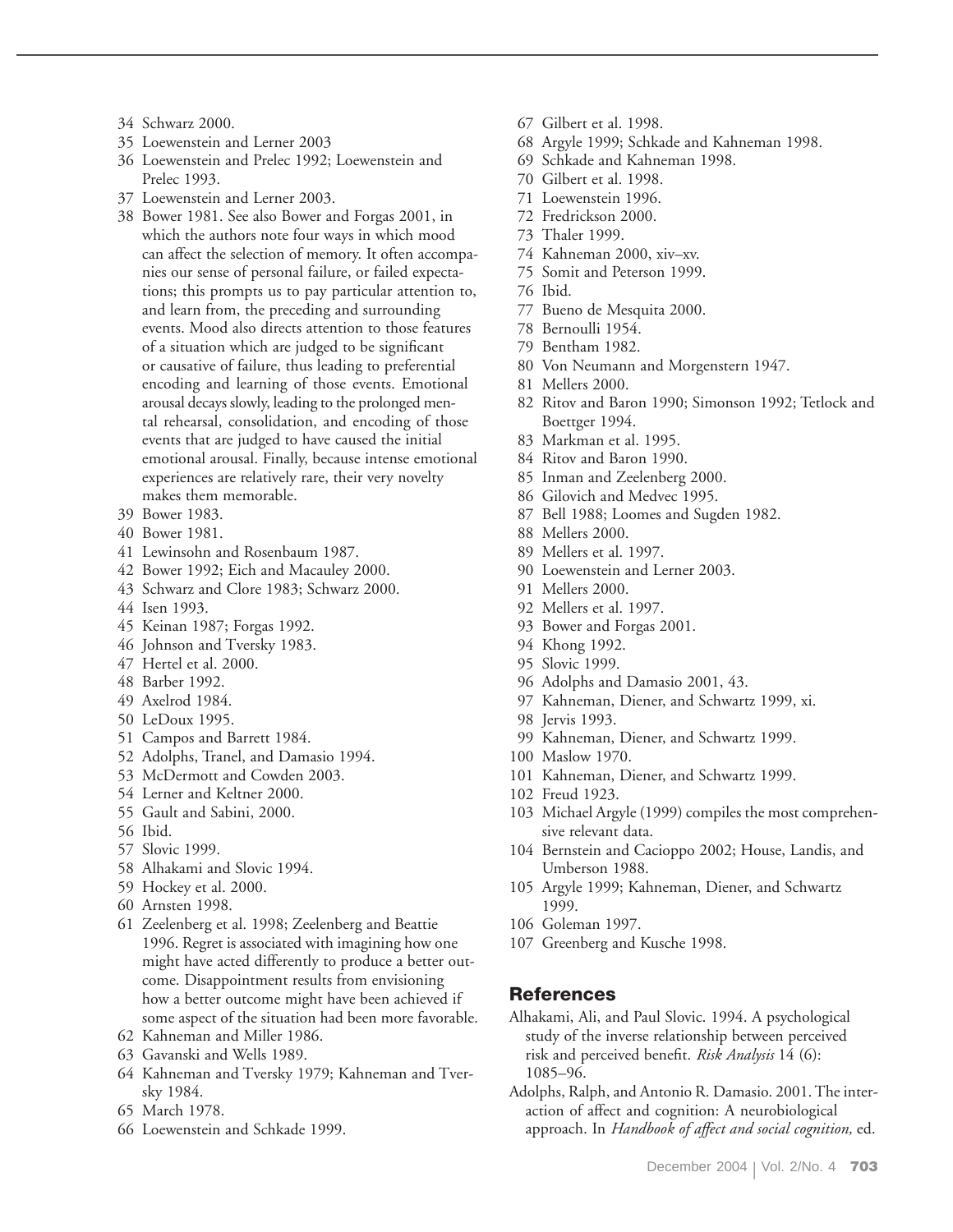Joseph P. Forgas, 27–49. Mahwah, NJ: Lawrence Erlbaum Associates.

Adolphs, Ralph, Daniel Tranel, and Antonio R. Damasio. 1994. Impaired recognition of emotion in facial expressions following bilateral damage to the human amygdala. *Nature* 372 (6507): 669–72.

- Argyle, Michael. 1999. Causes and correlates of happiness. In *Well-being: The foundations of hedonic psychology,* ed. Daniel Kahneman, Ed Diener, and Norbert Schwartz, 353–73. New York: Russell Sage.
- Arnsten, Amy. 1998. The biology of being frazzled. *Science* 280 (5370): 1711–12.
- Axelrod, Robert. 1984. *The evolution of cooperation.* New York: Basic Books.
- Barber, James David. 1992. *Presidential character: Predicting performance in the White House,* 4th ed. New York: Prentice Hall.
- Bechara, Antoine, Hanna Damasio, Daniel Tranel, and Antonio R. Damasio. 1997. Deciding advantageously before knowing the advantageous strategy. *Science* 275 (5304): 1293–95.
- Bechara, Antoine, Daniel Tranel, and Hanna Damasio. 2000. Characterization of the decision-making deficit of patients with ventromedial prefrontal cortex lesions. *Brain* 123 (11): 2189–2202.
- Bell, E. David. 1988. Disappointment in decision making under uncertainty. In *Decision making: Descriptive, normative and prescriptive interactions,* ed. David E. Bell, Howard Raiffa, and Amos Tversky, 358–83. New York: Cambridge University Press.
- Bentham, Jeremy. 1982. *An introduction to the principles of morals and legislation.* Ed. J. H. Burns and H. L. A. Hart. New York: Methuen. (Orig. pub. 1789.)
- Bernoulli, Daniel. 1954. Exposition of a new theory on the measurement of risk. *Econometrica* 22 (1): 23–36. (Orig. pub. 1738.)

Bernstein, Gary, and John Cacioppo. 2002. A contemporary perspective on multilevel analyses and social neuroscience. Unpublished manuscript.

- Bower, Gordon H. 1981. Mood and memory. *American Psychologist* 36 (2): 129–48.<br> *chologist* 36 (2): 129–48.<br> **chologist** 36 (2): 129–48.<br> **compare 1983.** Affect and cognition. *Philosophical Transactions* of the *Royal Society of London R* 302: 387–402
- *tionsglat 50* (2): 12) 10:<br> **tions** of the Royal Society of London B 302: 387–402.<br> **the Royal Society of London B 302: 387–402.**<br>
The handbook of emotion and memory: Recearch and

*The handbook of emotion and memory: Research and theory*, ed. Sven-Åke Christianson, 3–31. Hillsdale, NJ: Lawrence Erlbaum Associates.

Bower, Gordon H., and Joseph P. Forgas. 2001. Mood and social memory. In *Handbook of affect and social cognition,* ed. Joseph Forgas, 95–120. Mahwah, NJ: Lawrence Erlbaum Associates.

Bueno de Mesquita, Bruce. 2000. *Principles of international relations: People's power, preferences and perceptions.* New York: CQ Press.

- Campos, Joseph, and Karen Barrett. 1984. Toward a new understanding of emotions and their development. In *Emotions, cognition and behavior,* ed. Carol Izard, Jerome Kagan, and Robert Zajonc, 229–63. New York: Cambridge University Press.
- Clore, Gerald L. 1992. Cognitive phenomenology: Feelings and the construction of judgment. In *The construction of social judgments*, ed. Leonard L. Martin and Abraham Tesser, 133–63. Hillsdale, NJ: Lawrence Erlbaum Associates.
- Clore, Gerald L., and Andrew Ortony. 2000. Cognition in emotion: Always, sometimes, or never? In *Cognitive neuroscience of emotion*, ed. Richard D. Lane and Lynn Nadel, 24–61. New York: Oxford University Press.
- Clore, Gerald L., Karen Gasper, and Erika Garvin. 2001. Affect as information. In *Handbook of affect and social cognition*, ed. Joseph P. Forgas, 121–44. Mahwah, NJ: Lawrence Erlbaum Associates.
- Clore, Gerald L., Robert Wyer, Bruce Dienes, Karen Gasper, Carol Gohm, and Linda M. Isbell. 2001. Affective feelings as feedback: Some cognitive consequences. In *Theories of mood and cognition,* ed. Leonard L. Martin and Gerald L. Clore, 27–62. Mahwah, NJ: Lawrence Erlbaum Associates.
- Clore, Gerald L., and Linda M. Isbell. 2001. Emotion as virtue and vice. In *Citizens and politics: Perspectives from political psychology,* ed. James H. Kuklinski, 103–23. Cambridge: Cambridge University Press.
- Damasio, Antonio R. 1996. *Descartes' error: Emotion, reason, and the human brain.* New York: Putnam and Sons.
- Damasio, Hanna, Thomas Grabowski, Randall Frank, Albert M. Galaburda, and Antonio R. Damasio. 1994. The return of Phineas Gage: The skull of a famous patient yields clues about the brain. *Science* 264 (5162): 1102–5.
- Eich, Eric and Dawn Macauley. 2000. Fundamental factors in mood dependent memory. In *Feeling and thinking: The role of affect in social cognition,* ed. Joseph P. Forgas, 109–30. New York: Cambridge University Press.
- Forgas, Joseph P. 1992. Affect in social judgments and decisions: A multi-process model. *Advances in Experimental Social Psychology* 25:227–75.
- Freud, Sigmund. 1923. *Introductory lectures on psychoanalysis.* London: Allen and Unwin.
- Fredrickson, Barbara. 2000. Extracting meaning from past affective experiences: The importance of peaks, ends and specific emotions. *Cognition and Emotion* 14 (4): 577–606.
- Gault, Barbara A. and John Sabini. 2000. The roles of empathy, anger and gender in predicting attitudes toward punitive, reparative, and preventive public policies. *Cognition and Emotion* 14 (4): 495–520.

Gavanski, Igor, and Gary L. Wells. 1989. Counterfactual processing of normal and exceptional events. *Journal of Experimental Social Psychology* 25 (4): 314–25.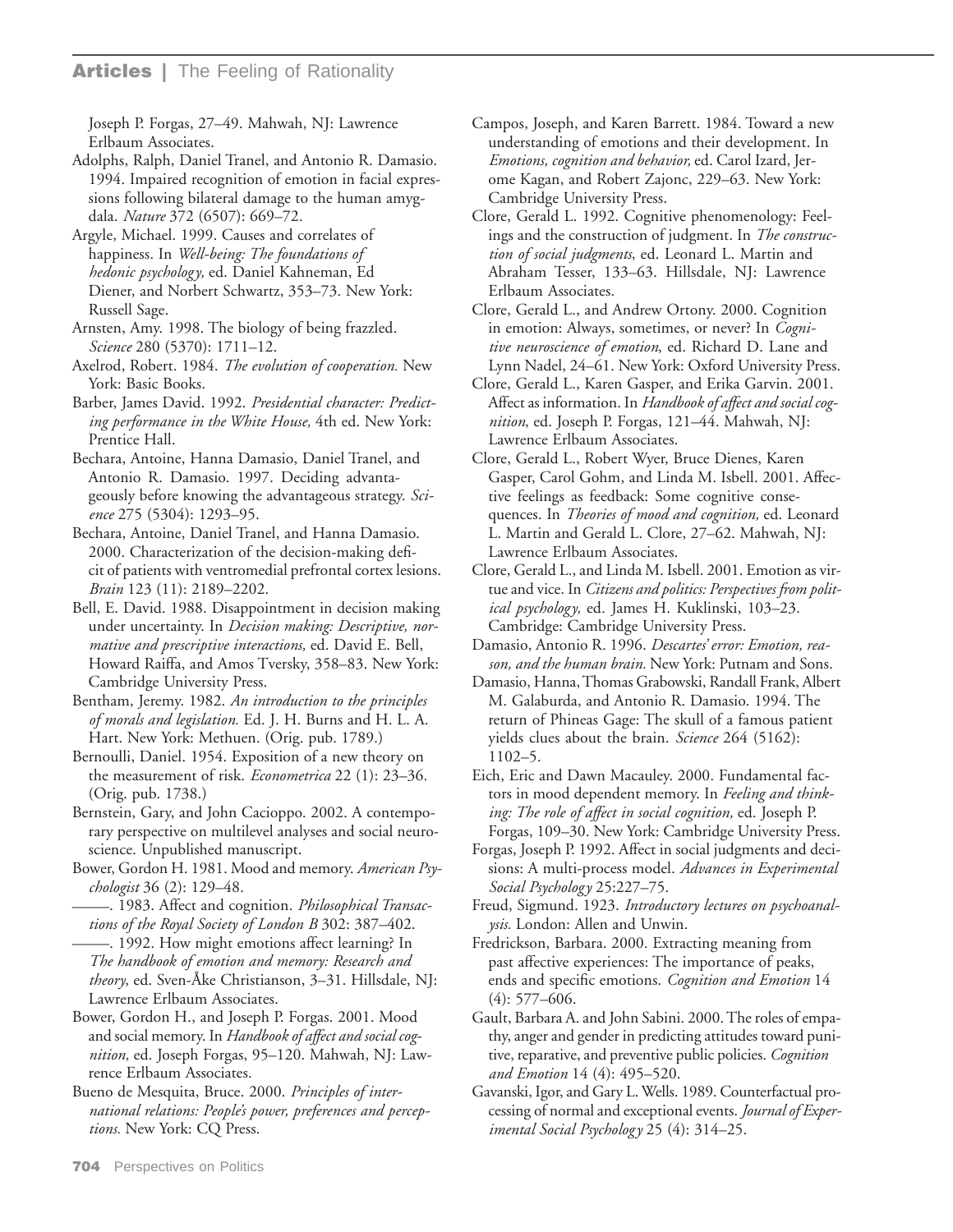Gilbert, Daniel T., Elizabeth C. Pinel, Timothy D. Wilson, Stephen J. Blumberg and Thalia P. Wheatley. 1998. Immune neglect: A source of durability bias in affective forecasting. *Journal of Personality and Social Psychology* 75 (3): 617–38.

Gilovich, Thomas and Victoria H. Medvec. 1995. The experience of regret: What, why and when. *Psychological Review* 102 (2): 379–95.

Goleman, Daniel.1997. *Emotional intelligence*. New York: Bantam.

Gray, Jeffrey A. 1987. *The psychology of fear and stress.* 2nd ed. Cambridge: Cambridge University Press.

Greenberg, Mark, and C. Kusche. 1998. *Promoting alternative thinking strategies: PATHS,* Blueprint for Violence Prevention, Book 10. Boulder, Colo.: Institute for Behavioral Sciences, University of Colorado.

Hertel, Guido, Jochen Neuhof, Thomas Theuer, and Norbert L. Kerr. 2000. Mood effects on cooperation in small groups: Does positive mood simply lead to more cooperation? *Cognition and Emotion* 14 (4): 441–72.

Hilgard, Ernest. 1980. The trilogy of mind: Cognition, affection, and conation. *Journal of the History of the Behavioral Sciences* 16 (2): 107–17.

Hockey, G. Robert J., A. John Maule, Peter J. Clough, and Larissa Bdzola. 2000. Effects of negative mood states on risk in everyday decision making. *Cognition and Emotion* 14 (6): 823–56.

House, James S., Karl Landis, and Debra Umberson. 1988. Social relations and health. *Science* 241 (5865): 540–45.

Inman, Jeffrey and Marcel Zeelenberg. 2000. Would I rather fight than switch? Consumer regret following switch versus repeat decisions in outcome sequences. Unpublished manuscript.

Isen, Alice M. 1993. Positive affect and decision making. In *Handbook of emotions,* ed. Michael Lewis and Jeannette M. Haviland, 261–77. New York: Guilford Press.

James, William. 1884. What is an emotion? *Mind* 9 (34): 188–205.

Jervis, Robert. 1993. The drunkard's search. In *Explorations in political psychology,*ed. Shanto Iyengar and William J. McGuire, 338–60. Durham: Duke University Press.

Johnson, Eric J., and Amos Tversky. 1983. Affect, generalization, and the perception of risk. *Journal of Personality and Social Psychology* 45 (1): 20–31.

Kahneman, Daniel. 2000. Preface. In *Choices, values and frames,* ed. Daniel Kahneman and Amos Tversky, ix–xvii. New York: Russell Sage Press.

Kahneman, Daniel, Ed Diener and Norbert Schwartz. 1999. *Well-being: The foundations of hedonic psychology.* New York: Russell Sage.

Kahneman, Daniel, and Dale Miller. 1986. Norm theory: Comparing reality to alternatives. *Psychological Review* 93 (2): 136–53.

Kahneman, Daniel, and Amos Tversky. 1979. Prospect theory: An analysis of decision under risk. *Econometrica* 47 (2): 263–91.

Kahneman, Daniel and Amos Tversky. 1984. Choices, values, and frames. *American Psychologist* 39 (4): 341–50.

Keinan, Giora. 1987. Decision making under stress: Scanning of alternatives under controllable and uncontrollable circumstances. *Journal of Personality and Social Psychology* 52 (3): 639–44.

Khong, Yuen Foong. 1992. *Analogies at war: Korea, Munich, Dien Bien Phu, and the Vietnam decisions of 1965*. Princeton: Princeton University Press.

Lazarus, Richard S. 1982. Thoughts on the relation between emotion and cognition. *American Psychologist* 37 (9): 1019–24.

Lazarus, Richard S. 1984. On the primacy of affect. *American Psychologist* 39 (2): 124–29.

LeDoux, Joseph E. 1995. Emotion: Clues from the brain. *Annual Review of Psychology* 46:209–30.

Lerner, Jennifer S., and Dacher Keltner. 2000. Beyond valence: Toward a model of emotion-specific influences on judgment and choice. *Cognition and Emotion* 14 (4): 473–93.

Lewinsohn, Peter, and Michael Rosenbaum. 1987. Recall of parental behavior by acute depressives, remitted depressives, and nondepressives. *Journal of Personality and Social Psychology* 52 (3): 611–19.

Loewenstein, George. 1996. Out of control: Visceral influences on behavior. *Organizational Behavior and Human Decision Making Processes* 65 (3): 272–92.

Loewenstein, George, and Jennifer Lerner. 2003. The role of affect in decision making. In *The handbook of affective science,*ed. Richard J. Davidson, Klaus R. Scherer, and H. Hill Goldsmith, 619–42. New York: Oxford University Press.

Loewenstein, George, and Drazen Prelec. 1992. Anomalies in intertemporal choice: Evidence and an interpretation. In *Choice over time*, ed. George Loewenstein<br>and Jon Elster, 119–45. New York: Russell Sage.<br>\_\_\_\_\_\_\_. 1993. Preferences for sequences of outcomes. *Psy-*<br>chological Review 100 (1): 91–108

*chological Review* 100 (1): 91–108.

Loewenstein, George, and David Schkade. 1999. Wouldn't it be nice? Predicting future feelings. In *Well-being: The foundations of hedonic psychology,* ed. Daniel Kahneman, Ed Diener, and Norbert Schwartz, 85–105. New York: Russell Sage.

Loomes, Graham, and Robert Sugden. 1982. Regret theory: An alternative of rational choice under uncertainty. *Economic Journal* 92 (386): 805–24.

March, James. 1978. Bounded rationality, ambiguity, and the engineering of choice. *Bell Journal of Economics* 9 (2): 587–608.

Marcus, George E., W. Russell Neuman, and Michael Mac-Kuen. 2000. *Affective intelligence and political judgment.* Chicago: University of Chicago Press.